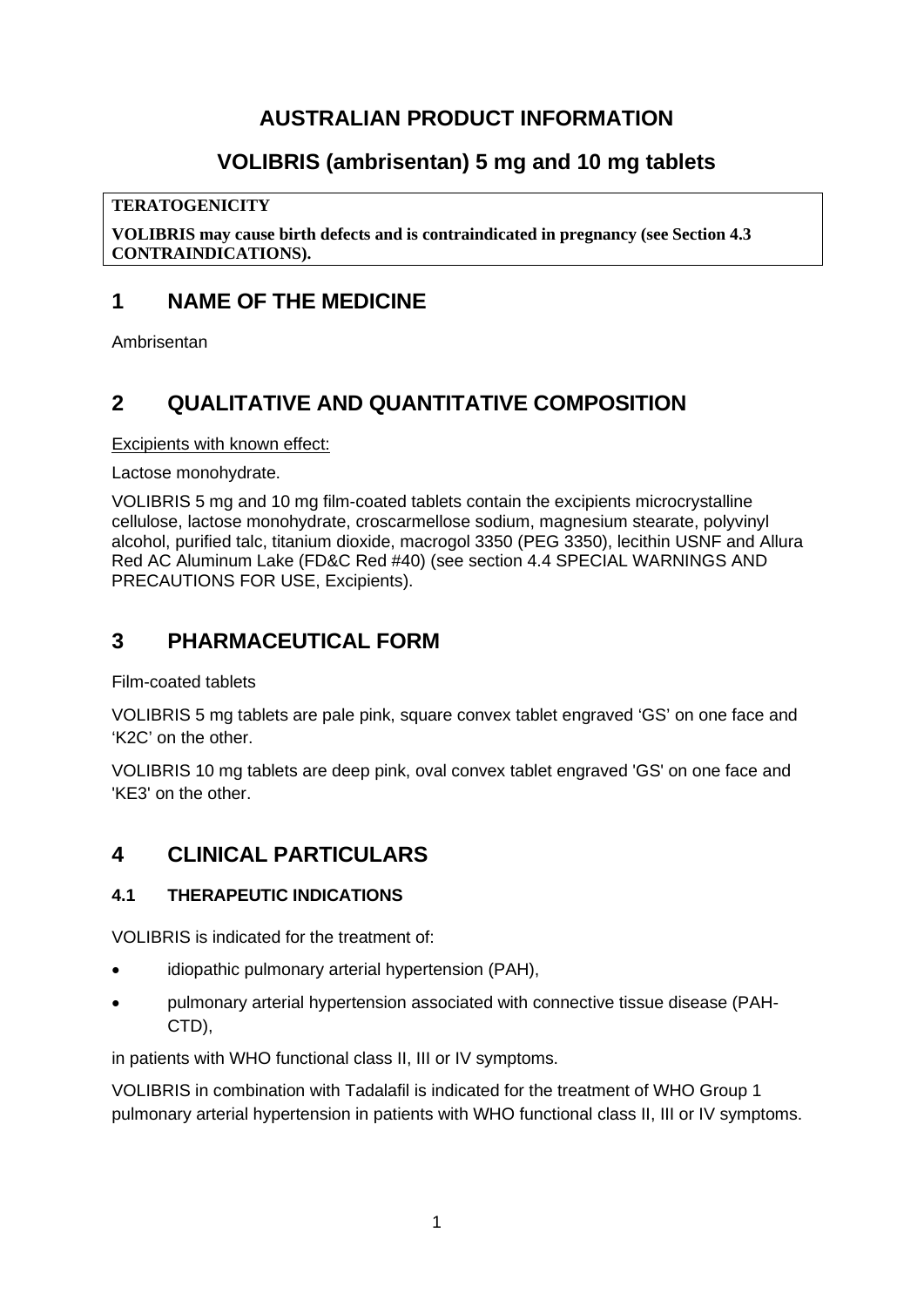## **4.2 DOSE AND METHOD OF ADMINISTRATION**

Treatment should only be initiated by a physician experienced in the treatment of PAH. VOLIBRIS is for oral use and can be administered with or without food.

### **Dose**

#### VOLIBRIS as a single agent

VOLIBRIS should be taken orally at a dose of 5 mg once daily. Additional benefit may be obtained by increasing the dose to 10 mg [see Sections 4.8 ADVERSE EFFECTS (UNDESIRABLE EFFECTS) and 5.1 PHARMACODYNAMIC PROPERTIES, Clinical Trials].

#### VOLIBRIS used with tadalafil

When used in combination with tadalafil, the VOLIBRIS starting dose of 5 mg should be titrated to 10 mg once daily, as tolerated (see Section 5.1 PHARMACODYNAMIC PROPERTIES, Clinical Trials).

Limited data suggest that the abrupt discontinuation of VOLIBRIS is not associated with rebound worsening of PAH.

### Use with cyclosporin A

When co-administered with cyclosporin A, the dose of ambrisentan should be limited to 5 mg once daily (see Section 4.5 INTERACTIONS WITH OTHER MEDICINES AND OTHER FORMS OF INTERACTIONS and Section 5.2 PHARMACOKINETIC PROPERTIES, Metabolism).

### Special populations

#### *Paediatric use*

The safety and efficacy of VOLIBRIS have not been established in patients less than 18 years of age, and therefore its use in this age group is not recommended (see Section 5.3 PRECLINICAL SAFETY DATA).

#### *Use in the elderly*

No dose adjustment is required (see Section 5.2 PHARMACOKINETIC PROPERTIES).

#### *Renal impairment*

No dose adjustment is required in patients with renal impairment (see Section 5.2 PHARMACOKINETIC PROPERTIES). There is limited experience with VOLIBRIS in individuals with severe renal impairment (creatinine clearance <30 mL/min); initiate treatment cautiously in this subgroup and take particular care if the dose is increased to 10 mg.

### *Hepatic impairment*

VOLIBRIS has not been studied in individuals with severe hepatic impairment or with clinically significant elevated hepatic transaminases. Since the main routes of metabolism of ambrisentan are glucuronidation and oxidation with subsequent elimination in the bile,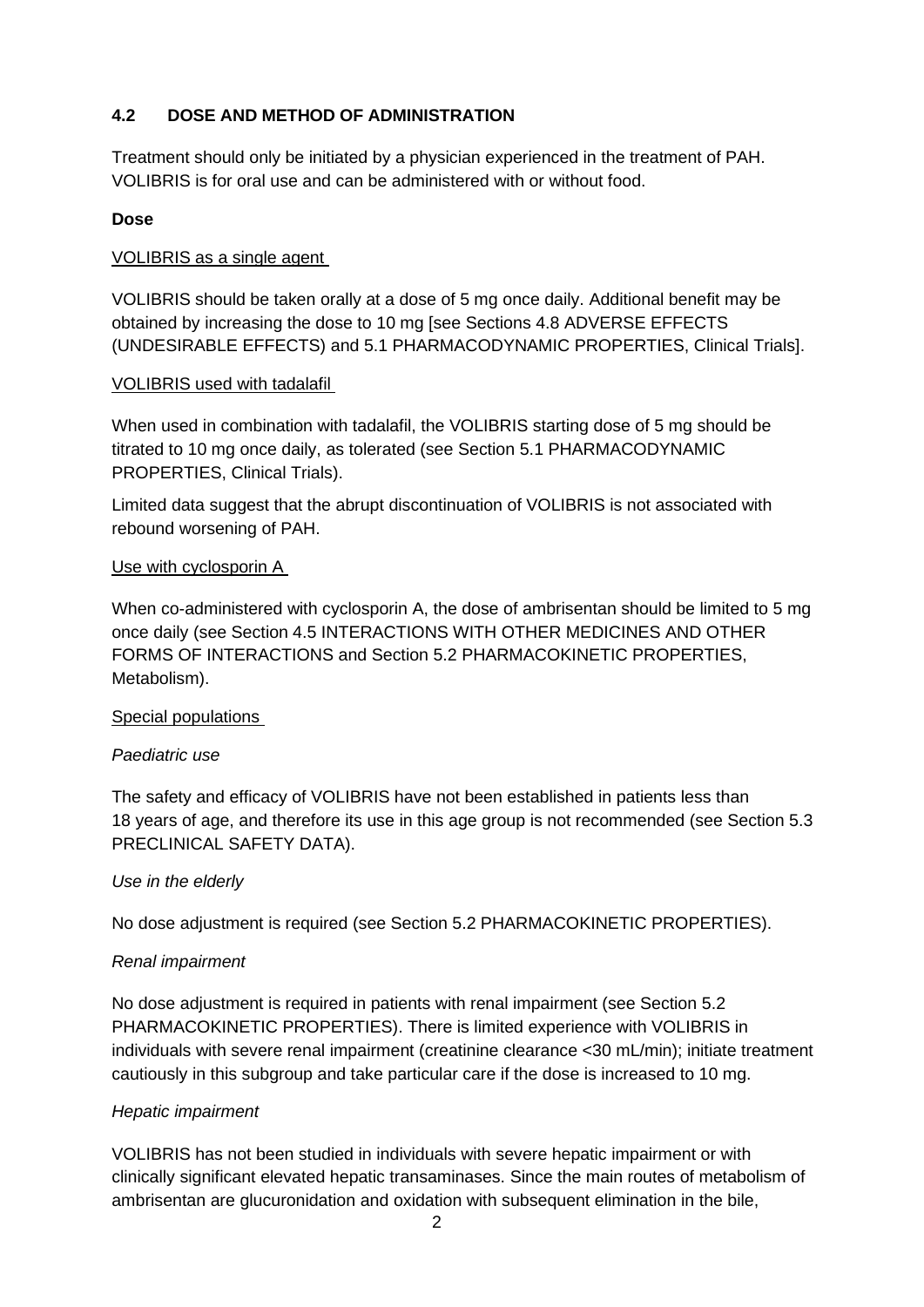hepatic impairment would be expected to increase exposure  $(C_{\text{max}}$  and AUC) of ambrisentan. Therefore, VOLIBRIS is not recommended in patients with moderate hepatic impairment and is contraindicated in patients with severe hepatic impairment (with or without cirrhosis) or with clinically significant elevated hepatic transaminases (see Sections 4.3 CONTRAINDICATIONS, 4.4 SPECIAL WARNINGS AND PRECAUTIONS FOR USE and 5.2 PHARMACOKINETIC PROPERTIES). Use caution when administering VOLIBRIS in patients with mild pre-existing impaired liver function who may require reduced doses of VOLIBRIS.

## **Method of administration**

It is recommended that the tablet is swallowed whole and should not be split, crushed or chewed.

## **4.3 CONTRAINDICATIONS**

VOLIBRIS is contraindicated in:

- Pregnancy (see Boxed Warning and Section 4.6 FERTILITY, PREGNANCY AND LACTATION, Use in pregnancy).
- Women of child-bearing potential who are not using reliable contraception (see Section 4.6 FERTILITY, PREGNANCY AND LACTATION, Use in Women of Child Bearing Potential). Women must not become pregnant for at least 3 months after stopping treatment with ambrisentan.
- Patients with severe hepatic impairment (with or without cirrhosis) (see Section 4.4 SPECIAL WARNINGS AND PRECAUTIONS FOR USE).
- Patients with baseline values of hepatic aminotransferases (aspartate aminotransferase [AST] and/or alanine aminotransferase [ALT]) greater than 3 times the Upper Limit of Normal (ULN) (see Section 4.4 SPECIAL WARNINGS AND PRECAUTIONS FOR USE).
- Patients with idiopathic pulmonary fibrosis (IPF) with or without secondary pulmonary hypertension.
- Patients who exhibit or may exhibit hypersensitivity to ambrisentan or to any of the excipients.

The list of contraindications does not include those of Tadalafil. Reference should be made to both the VOLIBRIS and Tadalafil Product Information for PAH before prescribing the combination to patients.

## **4.4 SPECIAL WARNINGS AND PRECAUTIONS FOR USE**

Ambrisentan has not been studied in a sufficient number of patients to establish the benefit/risk balance in patients with WHO functional class I symptoms.

Ambrisentan has only been studied in a limited number of patients with WHO functional Class IV symptoms.

Other therapy that is recommended at the severe stage of the disease (e.g. epoprostenol)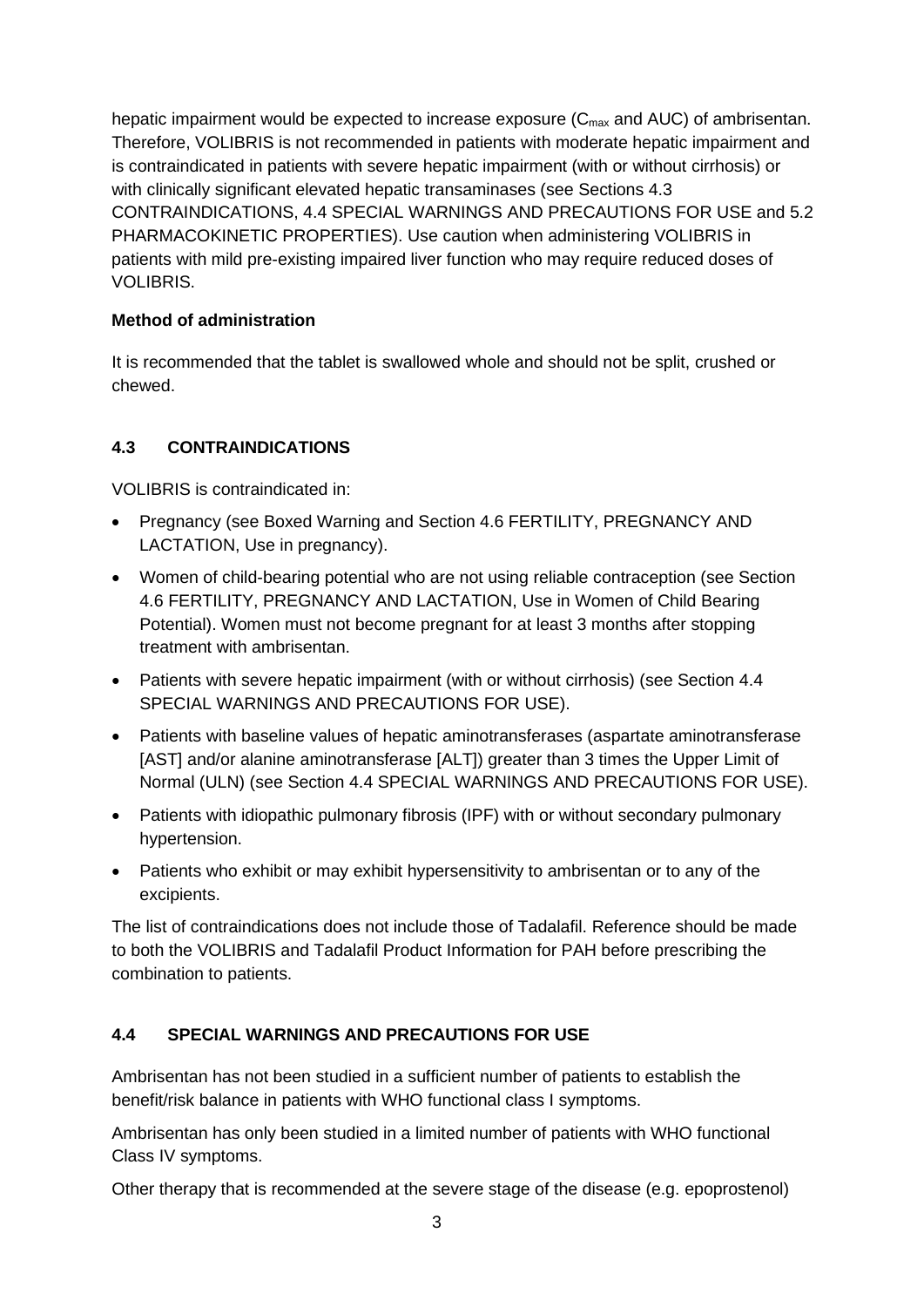should be considered if the clinical condition deteriorates.

## **Liver function**

Hepatic enzyme elevations have been observed with endothelin receptor antagonists (ERAs).

The cumulative incidence of serum aminotransferase abnormalities >3xULN in all phase II and III studies for ambrisentan as a single agent(including respective open label extensions) was 17 of 483 (3.5%) subjects over a mean exposure duration of 79.5 weeks.

Liver function tests were closely monitored in all clinical studies with ambrisentan. For all ambrisentan treated patients (N=483), the 12-week incidence of aminotransferases >3 times ULN was 0.8% and >8 times ULN was 0.2%. For placebo-treated patients, the 12-week incidence of aminotranferases >3 times ULN was 2.3% and >8 times ULN was 0%. The 1 year rate of aminotransferase elevations >3 times ULN with ambrisentan was 2.8% and >6 times ULN was 0.5%. One case of aminotransferase elevations >3 times ULN has been accompanied by bilirubin elevations >2 times ULN.

Hepatic function should be evaluated prior to initiation of ambrisentan. If aminotransferases (ALT or AST) are greater than 3 times ULN, initiation of ambrisentan is contraindicated (see Sections 4.3 CONTRAINDICATIONS and 5.1 PHARMACODYNAMIC PROPERTIES, Clinical Trials).

Monthly monitoring of aminotransferases is warranted for the first 6 months after ambrisentan treatment is initiated. If patients develop clinically significant aminotransferase elevations or if aminotransferase elevations are accompanied by signs or symptoms of hepatic injury (e.g. jaundice), or increases in bilirubin >2 times ULN, ambrisentan therapy should be discontinued.

Patients with clinically significant right heart failure, pre-existing liver disease, previous elevations of aminotransferases due to medications or taking concurrent medications known to elevate aminotransferases may be at increased risk for developing elevated aminotransferases on ambrisentan. Monitoring of aminotransferases should occur as clinically indicated.

If patients develop clinically significant aminotransferase elevations or if aminotransferase elevations are accompanied by signs or symptoms of hepatic injury (e.g. jaundice), ambrisentan therapy should be discontinued.

Following resolution of hepatic enzyme abnormalities, re-initiation of ambrisentan may be considered in some patients following consultation with a liver specialist. Ambrisentan should not be re-introduced if the patient had clinical symptoms of hepatic injury, jaundice (bilirubin >2x ULN), or an elevation of ALT >8x ULN.

Hepatic injury and autoimmune hepatitis are known to occur in PAH patients and autoantibodies are frequently found in IPAH. Cases consistent with autoimmune hepatitis, including possible exacerbation of underlying autoimmune hepatitis, and hepatic injury have been reported with ambrisentan therapy, although the contribution of ambrisentan to these events is unclear.

Therefore, patients should be observed clinically for signs of hepatic injury and caution exercised when ambrisentan is used alone or concomitantly with other medicinal products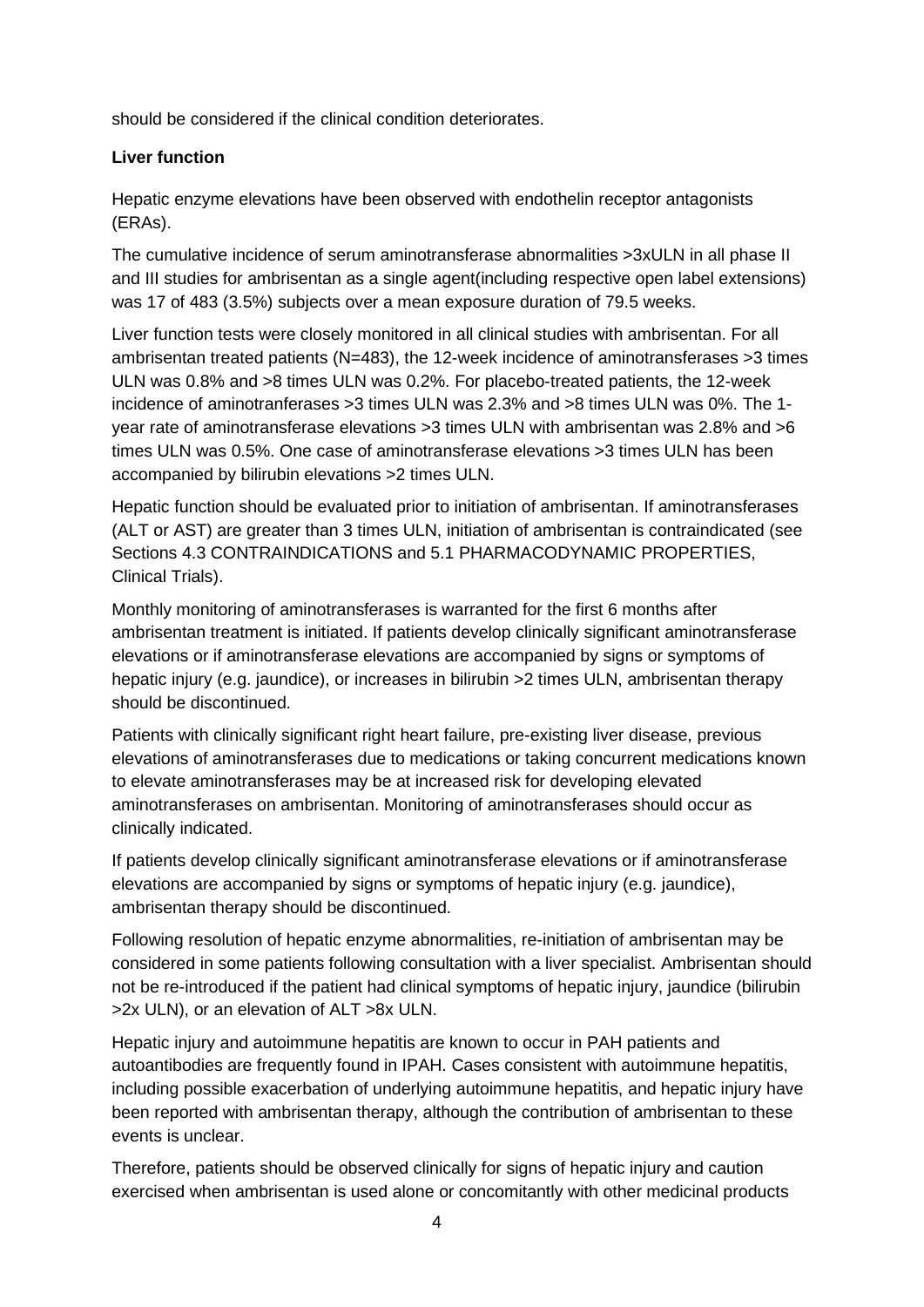known to be associated with hepatic injury as the additive affects of ambrisentan with these agents are not known. Management of autoimmune hepatitis in PAH patients should be optimised prior to initiation of ambrisentan and during ambrisentan therapy. If patient develop signs or symptoms of hepatitis, or suffer exacerbation of existing hepatitis ambrisentan should be discontinued.

Other ERAs have been associated with elevations of aminotransferase (AST, ALT), hepatotoxicity, and cases of liver failure [see Section 4.8 ADVERSE EFFECTS (UNDESIRABLE EFFECTS)]. In patients who develop hepatic impairment after ambrisentan initiation, the cause of liver injury should be fully investigated. Discontinue ambrisentan if elevations of liver aminotransferases are >5x ULN or if elevations are accompanied by bilirubin >2x ULN, or by signs or symptoms of liver dysfunction and other causes are excluded.

### **Haematological changes**

Reductions in haemoglobin concentrations and haematocrit have been associated with ERAs including ambrisentan, and there have been cases where this has resulted in anaemia, sometimes requiring transfusion. In clinical trials, decrease in haemoglobin and haematocrit were observed within the first few weeks of therapy and generally stabilised thereafter. The mean decrease in haemoglobin from baseline to the end of treatment for patients receiving ambrisentan in 12-week placebo-controlled studies was 0.8 g/dL. Mean decreases from baseline (ranging from 0.9 to 1.2 g/dL) in haemoglobin concentrations persisted for up to 4 years of treatment with ambrisentan in the long-term open-label extension of the pivotal Phase 3 clinical studies.

Marked decreases in haemoglobin (>15% decrease from baseline resulting in a value below the lower limit of normal) were observed in 7% of all patients receiving ambrisentan (and 10% of patients receiving 10 mg) compared to 4% of patients receiving placebo.

It is recommended that haemoglobin is measured prior to initiation of ambrisentan, again at 1 month and periodically thereafter. Initiation of ambrisentan is not recommended for patients with clinically significant anaemia. If a clinically significant decrease in haemoglobin is observed, and other causes have been excluded discontinuation of treatment should be considered.

The incidence of anaemia was increased when ambrisentan was dosed in combination with tadalafil (15% adverse event frequency), compared to the incidence of anaemia when ambrisentan and tadalafil were given as monotherapy (7% and 11%, respectively). Anaemia led to discontinuation of drug in <1% of ambrisentan patients dosed in combination with tadalafil compared to 1% and 0% for ambrisentan and tadalafil, respectively when given as monotherapy.

### **Use in renal impairment**

Refer to Section 5.2 PHARMACOKINETIC PROPERTIES.

## **Fluid retention**

Peripheral oedema has been observed with ERAs including ambrisentan. Peripheral oedema may also be a clinical consequence of PAH. Most cases of peripheral oedema in clinical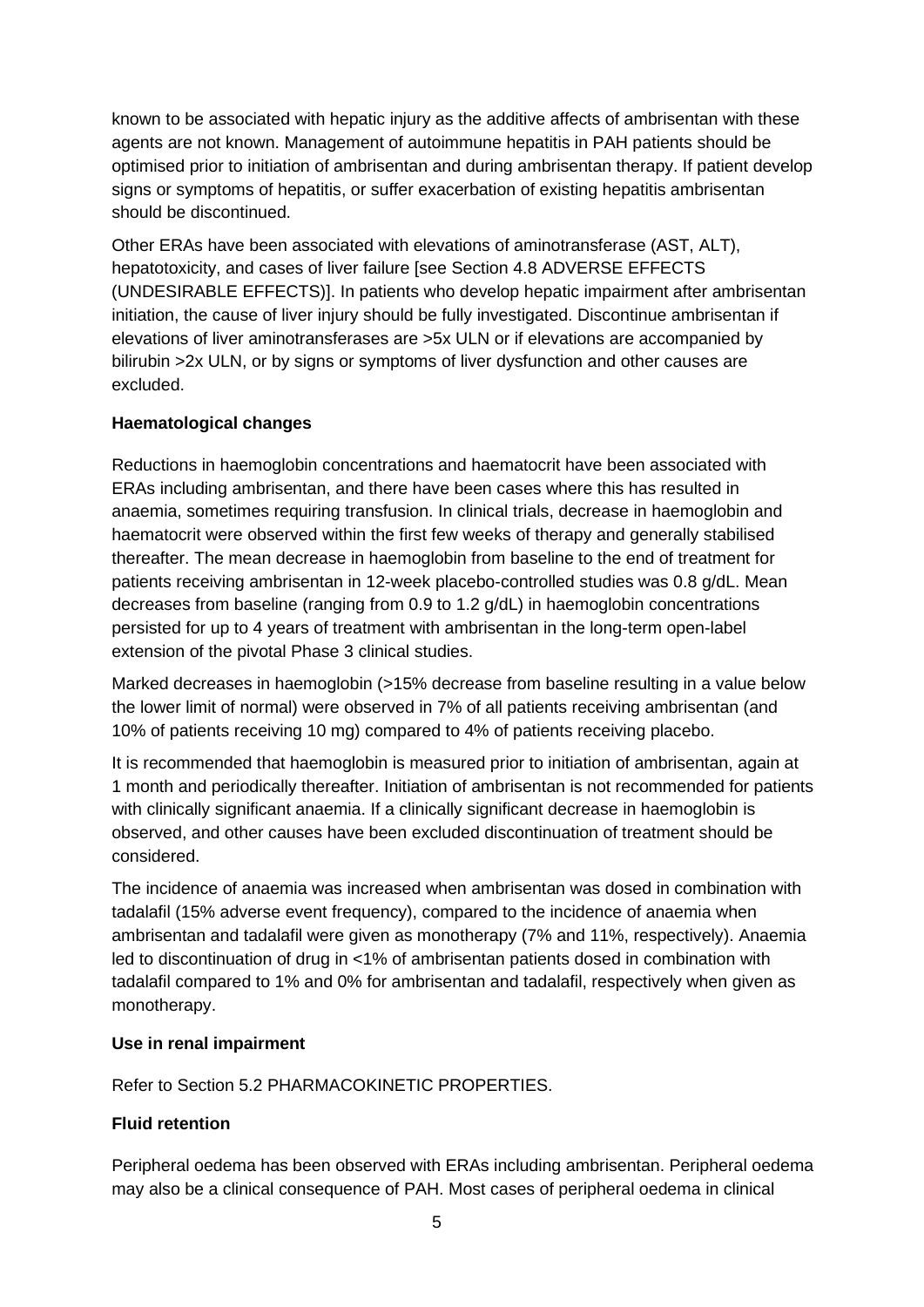studies with ambrisentan were mild to moderate although it occurred with greater frequency and severity in elderly patients. Peripheral oedema was reported more frequently with 10 mg ambrisentan in short-term clinical studies [see Section 4.8 ADVERSE EFFECTS (UNDESIRABLE EFFECTS)].

The incidence of peripheral oedema was increased when ambrisentan was dosed in combination with tadalafil (45% adverse event frequency), compared to the incidence of peripheral oedema when ambrisentan and tadalafil were given as monotherapy (38% and 28%, respectively). The occurrence of peripheral oedema was highest within the first month of treatment initiation.

Post-marketing reports of fluid retention occurring within weeks after starting ambrisentan have been received and, in some cases, have required intervention with a diuretic or hospitalisation for fluid management or decompensated heart failure. If patients have preexisting fluid overload, this should be managed as clinically appropriate prior to starting ambrisentan.

If clinically significant fluid retention develops during therapy with ambrisentan, with or without associated weight gain, further evaluation should be undertaken to determine the cause, such as ambrisentan or underlying heart failure, and the possible need for specific treatment or discontinuation of ambrisentan therapy.

## **Pulmonary veno-occlusive disease**

VOLIBRIS has not been studied in patients with pulmonary hypertension associated with pulmonary veno-occlusive disease (PVOD). Cases of life threatening pulmonary oedema have been reported with vasodilators (mainly prostacyclin and with endothelin receptor antagonists) when used in patients with PVOD. Consequently, should signs of acute pulmonary oedema occur when VOLIBRIS is initiated, the possibility of PVOD should be considered.

## **Use in patients with pre-existing hypotension**

Particular caution should be exercised when initiating ambrisentan in patients with preexisting hypotension and blood pressure in such patients should be monitored closely.

### **Use in the elderly**

In the two placebo controlled clinical trials of ambrisentan, 21% of patients were ≥65 years old and 5% were ≥75 years old. The elderly (age ≥65 years) showed less improvement in 6MWD with ambrisentan than younger patients did, but the results of such subgroup analyses must be interpreted cautiously. Peripheral oedema was more common in the elderly than in younger patients.

## **Paediatric use**

The safety and efficacy of ambrisentan have not been established in patients less than 18 years of age. Its use in patients under 18 years is not recommended. Refer to Section 4.2 DOSE AND METHOD OF ADMINISTRATION.

Animal studies suggest potential risks with the use of ambrisentan in young children (0 to 3 years). Refer to Section 5.3 PRECLINICAL SAFETY DATA.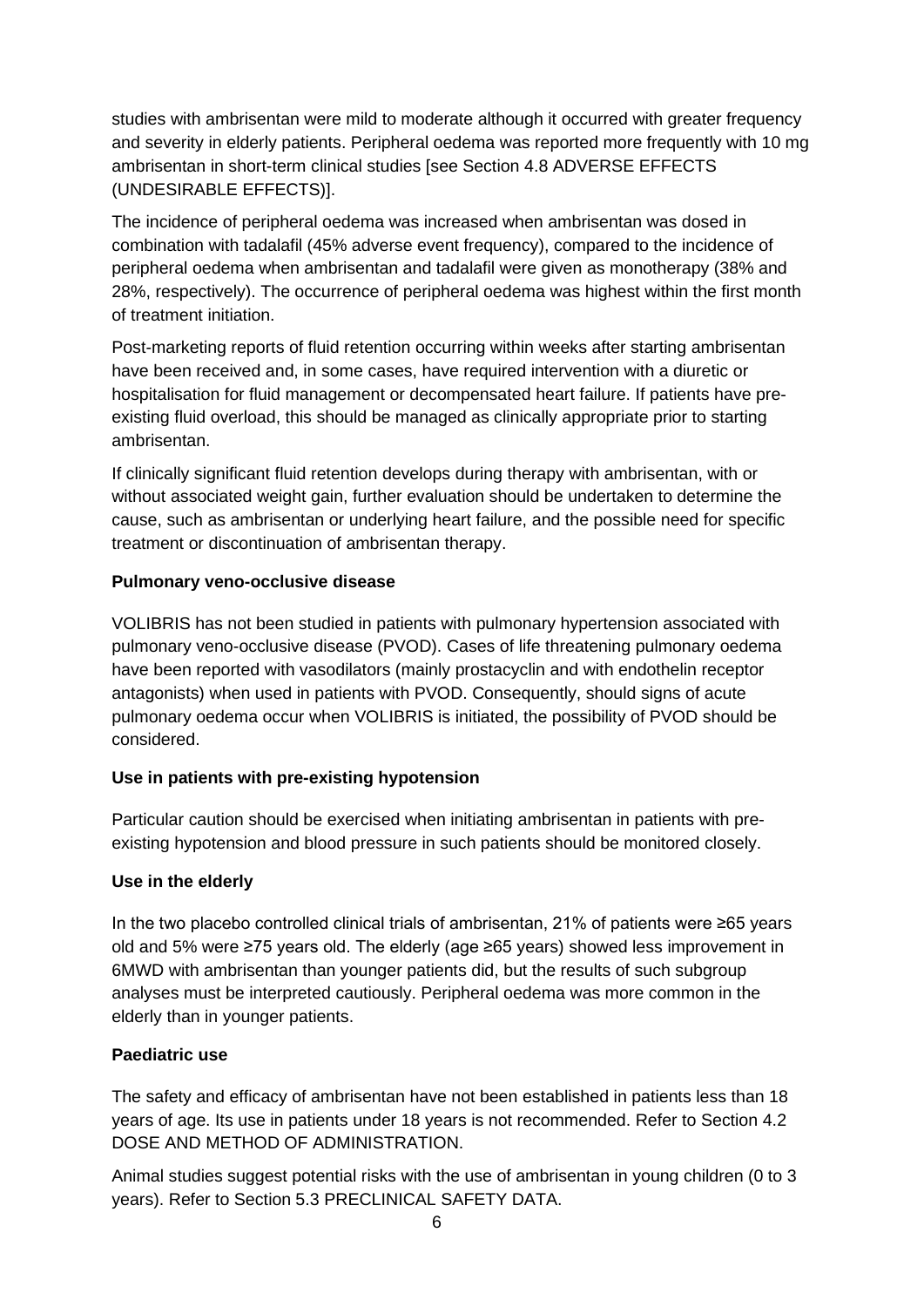### **Non-clinical information**

Inflammation and changes in the nasal cavity epithelium and/or turbinates have been seen with chronic administration of ambrisentan and other ERAs to rodents and, to a lesser extent, dogs.

## **Effects on laboratory tests**

See subsection, Haematological changes above.

## **Excipients**

VOLIBRIS 5 mg and 10 mg film-coated tablets contain the azo colouring agent Allura Red AC Aluminium Lake (FD&C Red #40), which may cause allergic-type reactions.

### **4.5 INTERACTIONS WITH OTHER MEDICINES AND OTHER FORMS OF INTERACTIONS**

Studies with human liver tissue indicate that ambrisentan is metabolized by CYP3A4, CYP2C19 and UGTs 1A9S, 2B7S and 1A3S and is a substrate of P-gp and OATP. Given the extensive enterohepatic recycling of ambrisentan there is a potential for interactions with inhibitors of OATP.

Ambrisentan does not inhibit or induce phase I or II drug metabolizing enzymes at clinically relevant concentrations in *in vitro* and *in vivo* non-clinical studies. Moreover, in vitro studies showed that ambrisentan does not inhibit NTCP, OATP or BSEP nor induce MRP2, P-gp or BSEP (see Section 5.2 PHARMACOKINETIC PROPERTIES, Metabolism).

The potential for ambrisentan to induce CYP3A4 activity was explored in healthy volunteers with results suggesting a lack of inductive effect of ambrisentan on the CYP3A4 isoenzyme. This is consistent with the lack of effect of ambrisentan on the pharmacokinetics of sildenafil (a CYP3A4 substrate).

Specific interaction studies have been conducted with cyclosporin A, warfarin, sildenafil and tadalafil, ketoconazole, rifampin, oral contraceptives and digoxin.

### *Cyclosporin A*

Cyclosporin A is an inhibitor of multiple metabolic enzymes and transporters. Use caution when VOLIBRIS is co-administered with cyclosporin A.

Steady-state co-administration of ambrisentan and cyclosporin A (an inhibitor of Pglycoprotein [P-gp] and organic anion transporting polypeptide [OATP]) resulted in a 2-fold increase in ambrisentan exposure in healthy volunteers, therefore the dose of ambrisentan should be limited to 5 mg once daily when co-administered with cyclosporin A (see Section 4.2 DOSE AND METHOD OF ADMINISTRATION). No clinically relevant effect of ambrisentan on cyclosporin A exposure was observed (see Section 5.2 PHARMACOKINETIC PROPERTIES, Metabolism).

### *Warfarin*

Ambrisentan had no effects on the steady state pharmacokinetics and anti-coagulant activity of warfarin in a healthy volunteer study (see Section 5.2 PHARMACOKINETIC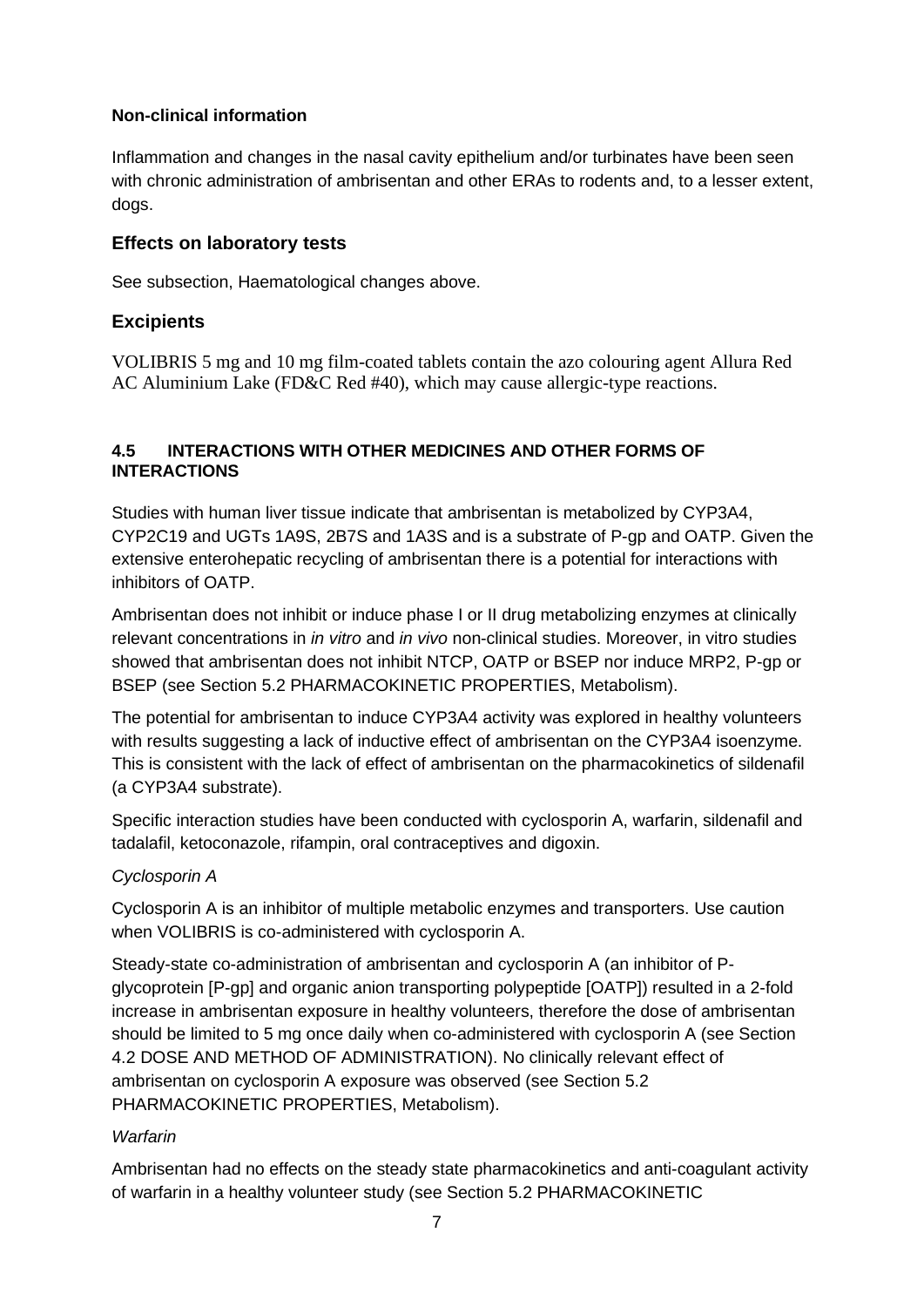PROPERTIES, Metabolism). Warfarin also had no clinically significant effects on the pharmacokinetics of ambrisentan. In addition, in patients, ambrisentan had no overall effect on the weekly warfarin-type anticoagulant dose, prothrombin time (PT). There was a small non clinically significant reduction in international normalized ratio (INR).

### *Sildenafil & tadalafil*

Co-administration of ambrisentan with a phosphodiesterase inhibitor, either sildenafil or tadalafil (both substrates of CYP 3A4) in healthy volunteers did not significantly affect the pharmacokinetics of ambrisentan or the phosphodiesterase inhibitor (see Section 5.2 PHARMACOKINETIC PROPERTIES, Metabolism).

### *Ketoconazole*

The effects of repeat dosing of a strong inhibitor of CYP3A4, ketoconazole (400 mg once daily) on the pharmacokinetics of a single dose of 10 mg ambrisentan were investigated in 16 healthy volunteers. Exposures of ambrisentan as measured by  $AUC(0\text{-}inf)$  and  $C_{\text{max}}$  were increased by 35% and 20%, respectively. The clinical significance of these changes is unknown. Patients taking both 10 mg of ambrisentan and ketoconazole should be closely monitored for any signs of adverse effects.

### *Rifampin*

Co-administration of rifampin (an inhibitor of OATP, a strong inducer of CYP3A and 2C19, and inducer of P-gp and uridine-diphospho-glucuronosyltransfereases [UGTs]) was associated with a transient (approximately 2-fold) increase in ambrisentan exposure following initial doses in healthy volunteers. However, by day 7, steady state administration of rifampin had no clinically relevant effect on ambrisentan exposure. No dose adjustment of ambrisentan is required when co-administered with rifampin (see Section 5.2 PHARMACOKINETIC PROPERTIES, Metabolism).

### *Omeprazole*

In clinical studies of patients with PAH, co-administration of ambrisentan and omeprazole (an inhibitor of CYP2C19) did not significantly affect the pharmacokinetics of ambrisentan.

### *Oral contraceptives*

In a clinical study in healthy subjects, steady state dosing with ambrisentan 10 mg did not significantly affect the single-dose pharmacokinetics of the ethinyl estradiol and norethindrone components of a combined oral contraceptive (see Section 5.2 PHARMACOKINETIC PROPERTIES, Metabolism). Based on this pharmacokinetic study, ambrisentan would not be expected to significantly affect exposure to estrogen- or progestogen- based contraceptives.

### *Digoxin*

Steady state administration of ambrisentan in healthy volunteers had no clinically relevant effects on the single–dose pharmacokinetics of digoxin, a substrate for P-gp.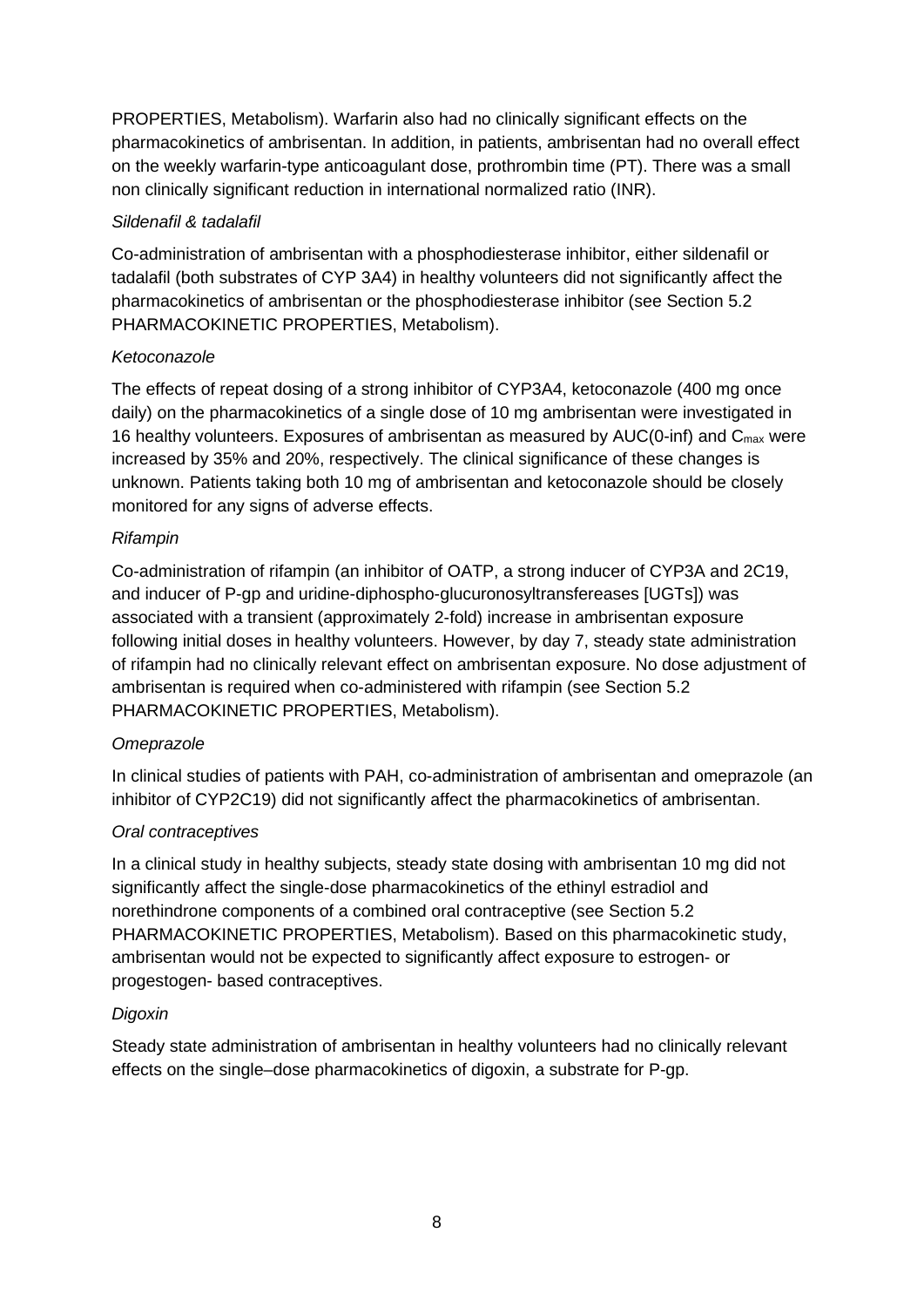## **4.6 FERTILITY, PREGNANCY AND LACTATION**

## **Effects on fertility**

Limited data from clinical studies have not demonstrated any clinically significant change in testosterone or semen quality. However, the available human data is inadequate to characterise the effects of ambrisentan on either male or female fertility. It is not known whether ambrisentan is present in semen. It is therefore not known whether there is the potential for fetal harm (teratogenicity) resulting from transfer of ambrisentan via semen.

Testicular tubular atrophy, which was occasionally associated with aspermia, was observed in oral repeat dose toxicity studies across all species tested and in fertility studies with male rats at exposures similar to that anticipated clinically. The testicular changes were not fully recoverable during off-dose periods evaluated. No consistent effects on sperm count, mating performance or fertility were observed. Based on animal data testicular effects are potential adverse effects of chronic ambrisentan administration in humans.

## **Use in pregnancy**

## **(Category X)**

Teratogenicity is a class effect of endothelin receptor antagonists. Use of ambrisentan is contraindicated in women who are, or could become pregnant.

Women who become pregnant while receiving ambrisentan should be advised of the risk of foetal harm and alternative therapy should be initiated if the pregnancy is continued (see Section 4.3 CONTRAINDICATIONS).

Ambrisentan was teratogenic in rats and rabbits. Abnormalities of the lower jaw, tongue, and/or palate were observed at all doses tested. Additionally, the rat study showed an increased incidence of interventricular septal defects, trunk vessel defects, thyroid and thymus abnormalities, ossification of the basisphenoid bone, and the occurrence of the umbilical artery located on the left side of the urinary bladder instead of the right side.

## **Use in Women of Child Bearing Potential**

In females of child-bearing potential, pregnancy should be excluded before the start of treatment with ambrisentan and prevented thereafter by the use of two reliable methods of contraception. Monthly pregnancy tests during treatment with ambrisentan are recommended.

Women must not become pregnant for at least 3 months after stopping treatment with ambrisentan. On the basis of the known half-life of ambrisentan, it would be expected that the drug would be effectively washed out one week after stopping therapy. As a precaution however, given the teratogenic nature of the drug a three month wash out is recommended.

### **Use in lactation**

It is not known whether ambrisentan is excreted in human milk. Breastfeeding while receiving ambrisentan is not recommended. Administration of ambrisentan to female rats from latepregnancy through to lactation caused reduced survival of newborn pups, reduced testicle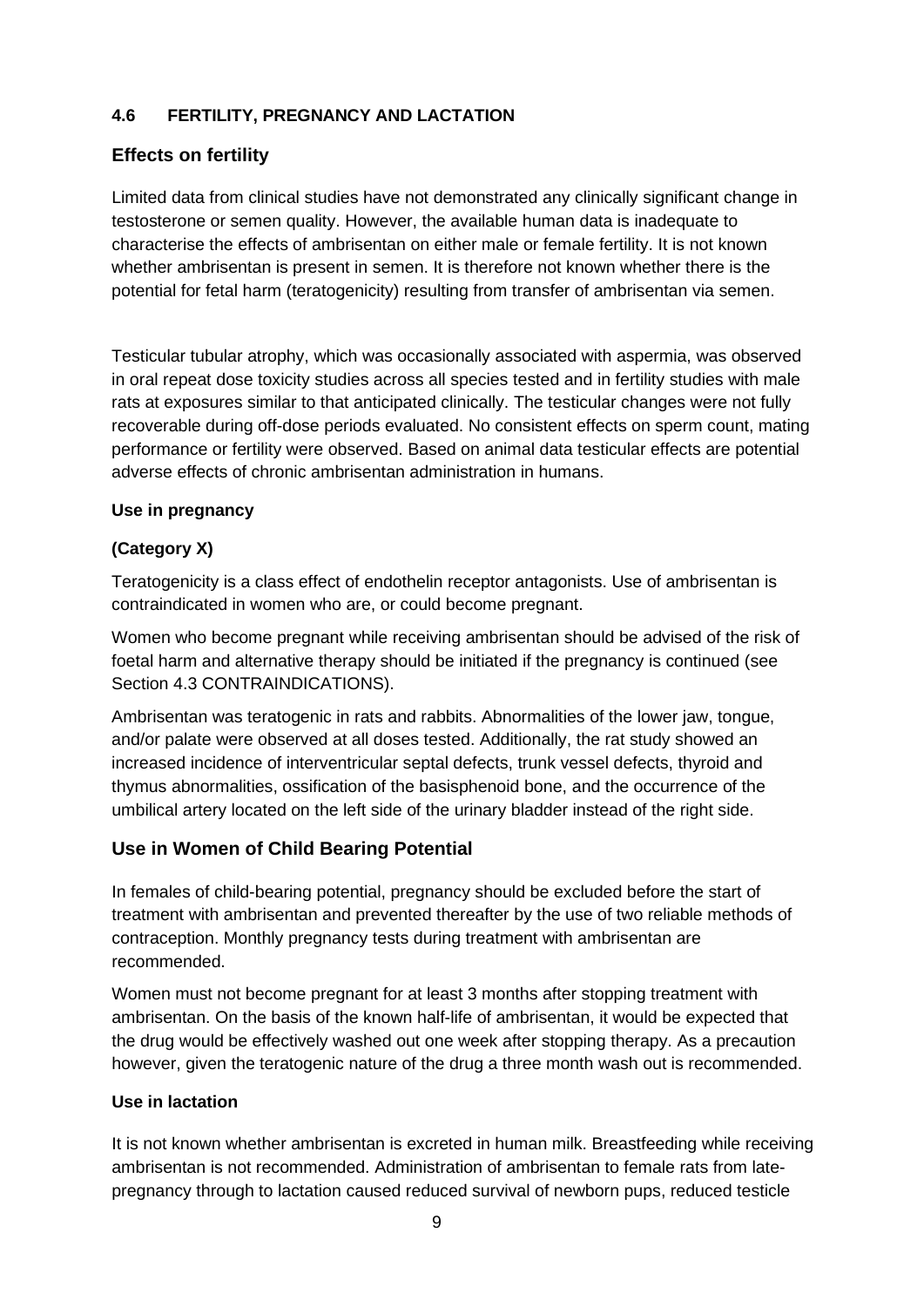size of male progeny, and impaired reproductive capacity of offspring, at exposure 6-fold the AUC at the maximum recommended human dose.

Juvenile rodent studies may suggest potential effects on the developing human oropharynx with postnatal exposure to ambrisentan. Refer to Section 5.3 PRECLINICAL SAFETY DATA.

## **4.7 EFFECTS ON ABILITY TO DRIVE AND USE MACHINES**

No studies on the effects on the ability to drive and use machines have been performed. Further, a detrimental effect on such activities cannot be predicted from the pharmacology of the active substance.

## **4.8 ADVERSE EFFECTS (UNDESIRABLE EFFECTS)**

## **Pivotal clinical studies**

In the pivotal clinical trials (ARIES-1 and ARIES-2) a total of 197 patients received VOLIBRIS at doses of 5 and 10 mg once daily and 132 patients received placebo. The adverse events that occurred in >3% of the patients receiving ambrisentan are shown in Table 1.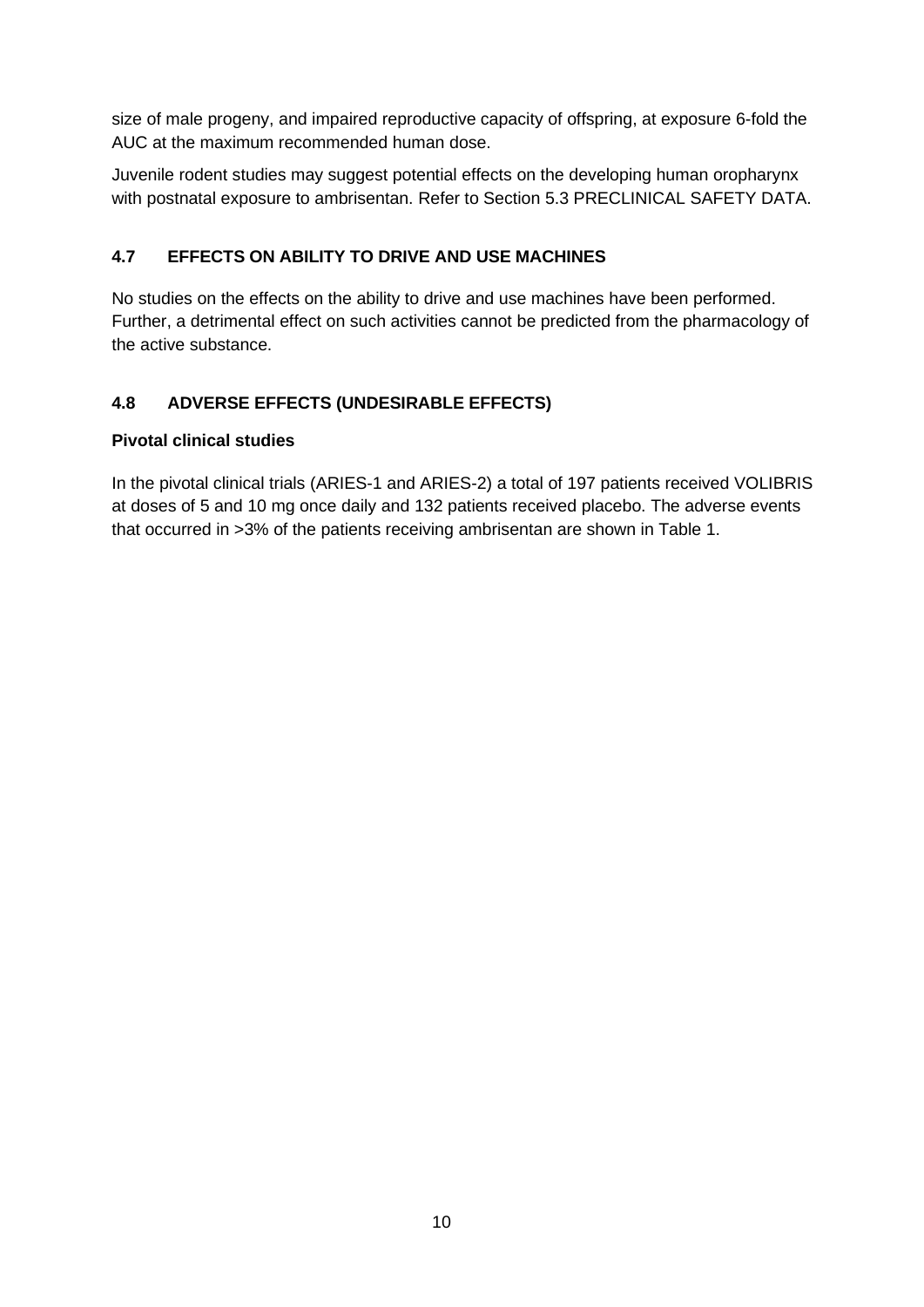## **Table 1: Incidence of Most Frequently Reported Adverse Events (>3% in either placebo or combined ambrisentan groups)**

| <b>Treatment group</b>            | Placebo     | 5 <sub>mg</sub><br>ambrisentan | 10 <sub>mg</sub><br>ambrisentan | Combined<br>ambrisentan |
|-----------------------------------|-------------|--------------------------------|---------------------------------|-------------------------|
| Preferred term                    | $(N = 132)$ | $(N = 130)$                    | $(N = 67)$                      | $(N = 197)$             |
| Subjects with at least 1 AE       | 108 (81.8)  | 102 (78.5)                     | 53 (79.1)                       | 155 (78.7)              |
| Peripheral oedema                 | 14 (10.6)   | 24 (18.5)                      | 19 (28.4)                       | 43 (21.8)               |
| Headache                          | 18 (13.6)   | 20 (15.4)                      | 13 (19.4)                       | 33 (16.8)               |
| <b>Dizziness</b>                  | 13 (9.8)    | 9(6.9)                         | 6(9.0)                          | 15(7.6)                 |
| Nasal congestion                  | 2(1.5)      | 7(5.4)                         | 7(10.4)                         | 14(7.1)                 |
| Cough                             | 8(6.1)      | 7(5.4)                         | 5(7.5)                          | 12(6.1)                 |
| Dyspnoea exacerbated              | 8(6.1)      | 10(7.7)                        | 1(1.5)                          | 11(5.6)                 |
| Upper respiratory tract infection | 8(6.1)      | 6(4.6)                         | 5(7.5)                          | 11(5.6)                 |
| Palpitations                      | 3(2.3)      | 5(3.8)                         | 3(4.5)                          | 8(4.1)                  |
| Dyspnoea                          | 4(3.0)      | 7(5.4)                         | 3(4.5)                          | 10(5.1)                 |
| Constipation                      | 2(1.5)      | 4(3.1)                         | 4(6.0)                          | 8(4.1)                  |
| Fatigue                           | 6(4.5)      | 7(5.4)                         | 3(4.5)                          | 10(5.1)                 |
| Nausea                            | 12(9.1)     | 5(3.8)                         | 3(4.5)                          | 8(4.1)                  |
| <b>Bronchitis</b>                 | 5(3.8)      | 6(4.6)                         | 1(1.5)                          | 7(3.6)                  |
| Flushing                          | 1(0.8)      | 5(3.8)                         | 1(1.5)                          | 6(3.0)                  |
| Nasopharyngitis                   | 1(0.8)      | 7(5.4)                         | 2(3.0)                          | 9(4.6)                  |
| Right ventricular failure         | 16 (12.1)   | 6(4.6)                         | 1(1.5)                          | 7(3.6)                  |
| Abdominal pain                    | 1(0.8)      | 4(3.1)                         | 2(3.0)                          | 6(3.0)                  |
| Chest pain                        | 3(2.3)      | 6(4.6)                         | 1(1.5)                          | 7(3.6)                  |
| Insomnia                          | 4(3.0)      | 3(2.3)                         | 1(1.5)                          | 4(2.0)                  |
| Epistaxis                         | 5(3.8)      | 2(1.5)                         | 4(6.0)                          | 6(3.0)                  |
| Sinusitis                         | 0(0.0)      | 4(3.1)                         | 3(4.5)                          | 7(3.6)                  |
| Arthralgia                        | 5(3.8)      | 1(0.8)                         | 2(3.0)                          | 3(1.5)                  |
| Urinary tract infection           | 8(6.1)      | 2(1.5)                         | 1(1.5)                          | 3(1.5)                  |
| ALT and/or AST increased          | 5(3.8)      | 2(1.5)                         | 2(3.0)                          | 4(2.0)                  |
| Pulmonary hypertension            | 7(5.3)      | 1(0.8)                         | 1(1.5)                          | 2(1.0)                  |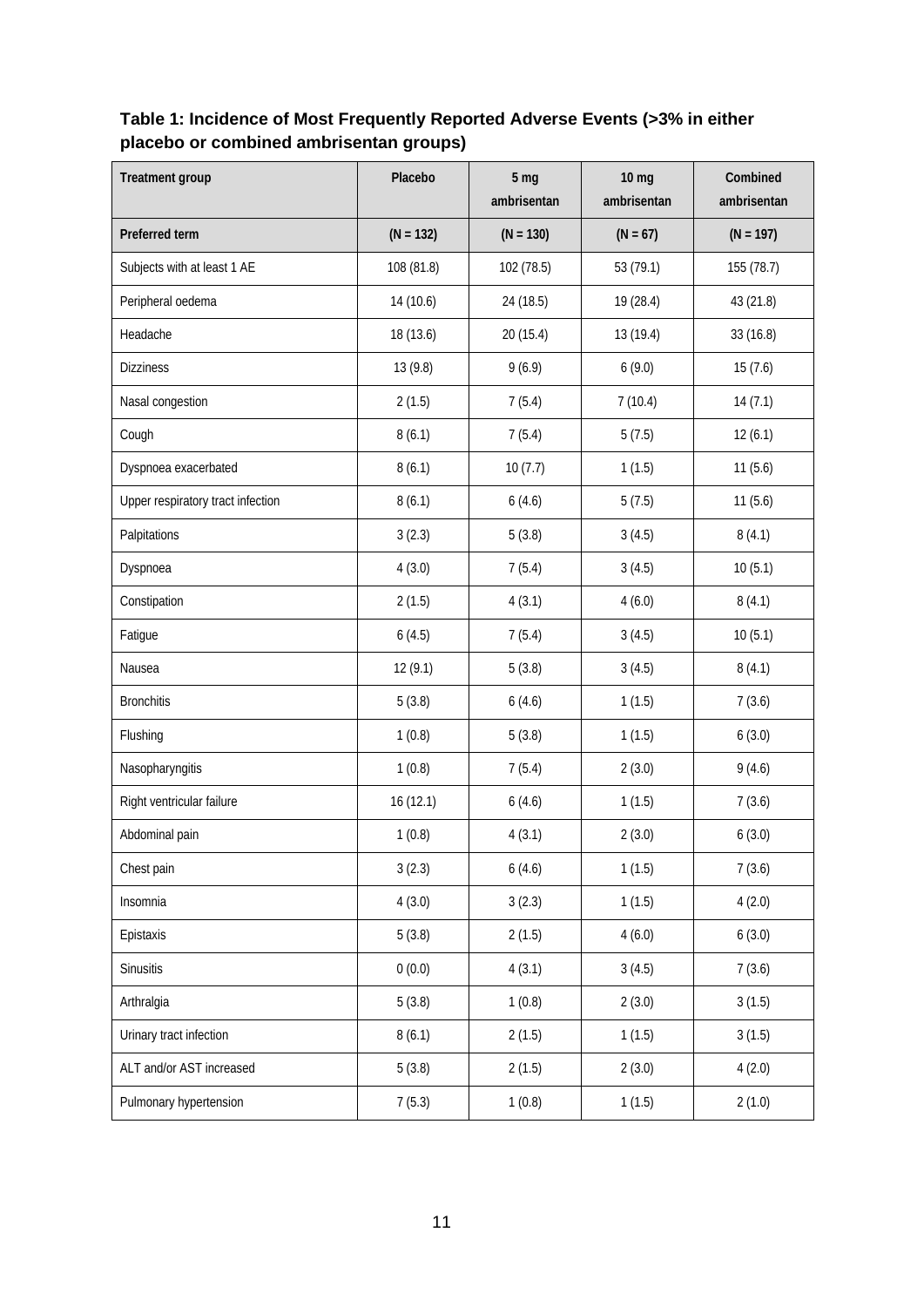## **Ambrisentan as monotherapy**

The safety of ambrisentan has been evaluated as monotherapy in more than 480 patients with PAH. The exposure to ambrisentan in these studies ranged from 1 day to 4 years (N=418) for at least 6 months and N=343 for at least 1 year. The incidence of peripheral oedema was greater in the elderly (29%, 16/56) compared to placebo (4%, 1/28). However the results of such subgroup analyses must be interpreted cautiously. The incidence of treatment discontinuations due to adverse events other than those related to pulmonary hypertension during clinical trials in patients with PAH was similar for ambrisentan (2%; 5/261 patients) compared with placebo (2%; 3/132).

### Long-term clinical studies with ambrisentan

The long-term safety (>3 months) of ambrisentan was evaluated in more than 500 patients with PAH. Adverse drug reactions from non-placebo controlled clinical trial data are listed below in the Tabulated list of adverse reactions.

## **Clinical study with ambrisentan used in combination with tadalafil**

The safety of ambrisentan used in combination with tadalafil was evaluated in 302 patients with PAH in a double-blind, active-controlled clinical trial (>3 months; median exposure 534 days). The adverse reactions observed were generally consistent with the safety profile of ambrisentan used alone.

## **Tabulated list of adverse reactions**

Adverse drug reactions (ADRs) from clinical trial and routine pharmacovigilance data are listed below by system organ class and frequency. Frequencies are defined as: Very common (greater than or equal to 1/10), common (greater than or equal to 1/100 and less than 1/10), uncommon (greater than or equal to 1/1000 and less than 1/100), rare (greater than or equal to 1/10,000 and less than 1/1000) and very rare (less than 1/10,000) and not known (cannot be estimated from available data). For dose-related adverse reactions the frequency category reflects the higher dose of ambrisentan. Frequency categories do not account for other factors including varying study duration, pre-existing conditions and baseline patient characteristics. Adverse reaction frequency categories assigned based on clinical trial experience may not reflect the frequency of adverse events occurring during normal clinical practice. Within each frequency grouping, adverse reactions are presented in order of decreasing seriousness.

### **Table 2:**

|                                                           | <b>Ambrisentan</b><br><b>ARIES-C<sup>a</sup> and Post-</b><br>Marketing | <b>Ambrisentan</b><br><b>AMBITION</b> and<br><b>ARIES-E</b> | Combination with<br>Tadalafil<br><b>AMBITION</b> |
|-----------------------------------------------------------|-------------------------------------------------------------------------|-------------------------------------------------------------|--------------------------------------------------|
| Blood and lymphatic system disorders                      |                                                                         |                                                             |                                                  |
| Anaemia (decreased haemoglobin,<br>decreased haematocrit) | Common <sup>1</sup>                                                     | Very common                                                 | Very common                                      |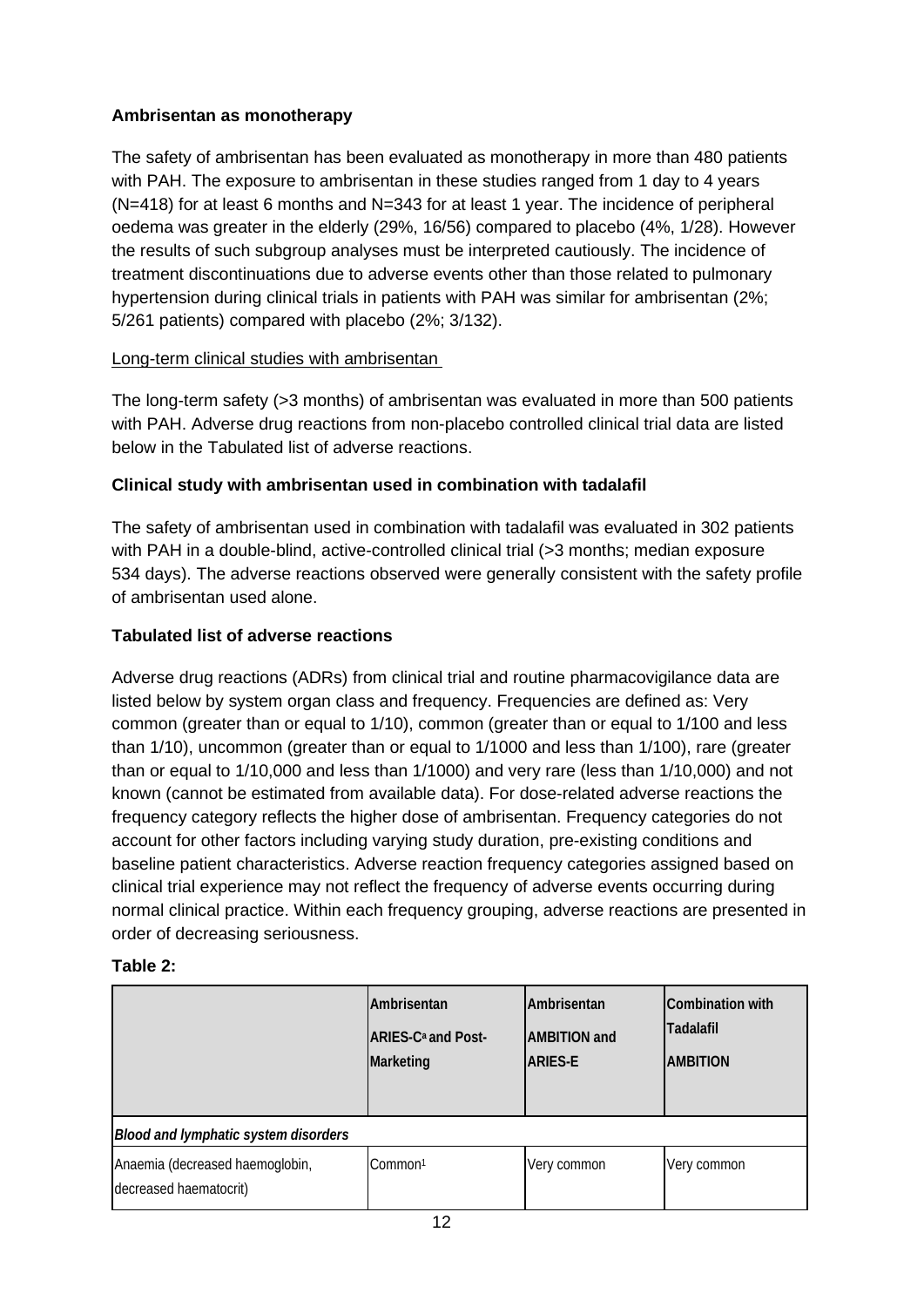|                                                                                              | Ambrisentan<br>ARIES-C <sup>a</sup> and Post-<br>Marketing | Ambrisentan<br><b>AMBITION and</b><br><b>ARIES-E</b> | <b>Combination with</b><br><b>Tadalafil</b><br><b>AMBITION</b> |
|----------------------------------------------------------------------------------------------|------------------------------------------------------------|------------------------------------------------------|----------------------------------------------------------------|
| Immune system disorders                                                                      |                                                            |                                                      |                                                                |
| Hypersensitivity reactions (e.g. angioedema, Uncommon<br>rash, pruritus)                     |                                                            | Common                                               | Common                                                         |
| Nervous system disorders                                                                     |                                                            |                                                      |                                                                |
| Headache (including sinus headache,<br>migraine)                                             | Very common <sup>2</sup>                                   | Very common                                          | Very common                                                    |
| <b>Dizziness</b>                                                                             | Common <sup>3</sup>                                        | Very common                                          | Very common                                                    |
| Eye disorders                                                                                |                                                            |                                                      |                                                                |
| Blurred vision, visual impairment                                                            | Not known <sup>4</sup>                                     | Common                                               | Common                                                         |
| Ear and labyrinth disorders                                                                  |                                                            |                                                      |                                                                |
| Tinnitus                                                                                     | <b>NR</b>                                                  | <b>NR</b>                                            | Common                                                         |
| Sudden hearing loss                                                                          | <b>NR</b>                                                  | <b>NR</b>                                            | Uncommon                                                       |
| Cardiac disorders                                                                            |                                                            |                                                      |                                                                |
| Cardiac failure                                                                              | Common <sup>5</sup>                                        | Common                                               | Common                                                         |
| Palpitation                                                                                  | Common                                                     | Very common                                          | Very common                                                    |
| Vascular disorders                                                                           |                                                            |                                                      |                                                                |
| Hypotension                                                                                  | Common <sup>3</sup>                                        | Common                                               | Common                                                         |
| Flushing                                                                                     | Common                                                     | Common                                               | Very common                                                    |
| Syncope                                                                                      | Uncommon <sup>3</sup>                                      | Common                                               | Common                                                         |
| Respiratory, thoracic and mediastinal disorders                                              |                                                            |                                                      |                                                                |
| Epistaxis                                                                                    | Common <sup>3</sup>                                        | Common                                               | Common                                                         |
| Dyspnoea                                                                                     | Common <sup>3,6</sup>                                      | Very common                                          | Very common                                                    |
| Upper respiratory (e.g. nasal, sinus)<br>congestion, sinusitis, nasopharyngitis,<br>rhinitis | Common <sup>7</sup>                                        |                                                      |                                                                |
| Nasopharyngitis                                                                              |                                                            | Very common                                          | Very common                                                    |
| Sinusitis, rhinitis                                                                          |                                                            | Common                                               | Common                                                         |
| Nasal congestion                                                                             |                                                            | Very common                                          | Very common                                                    |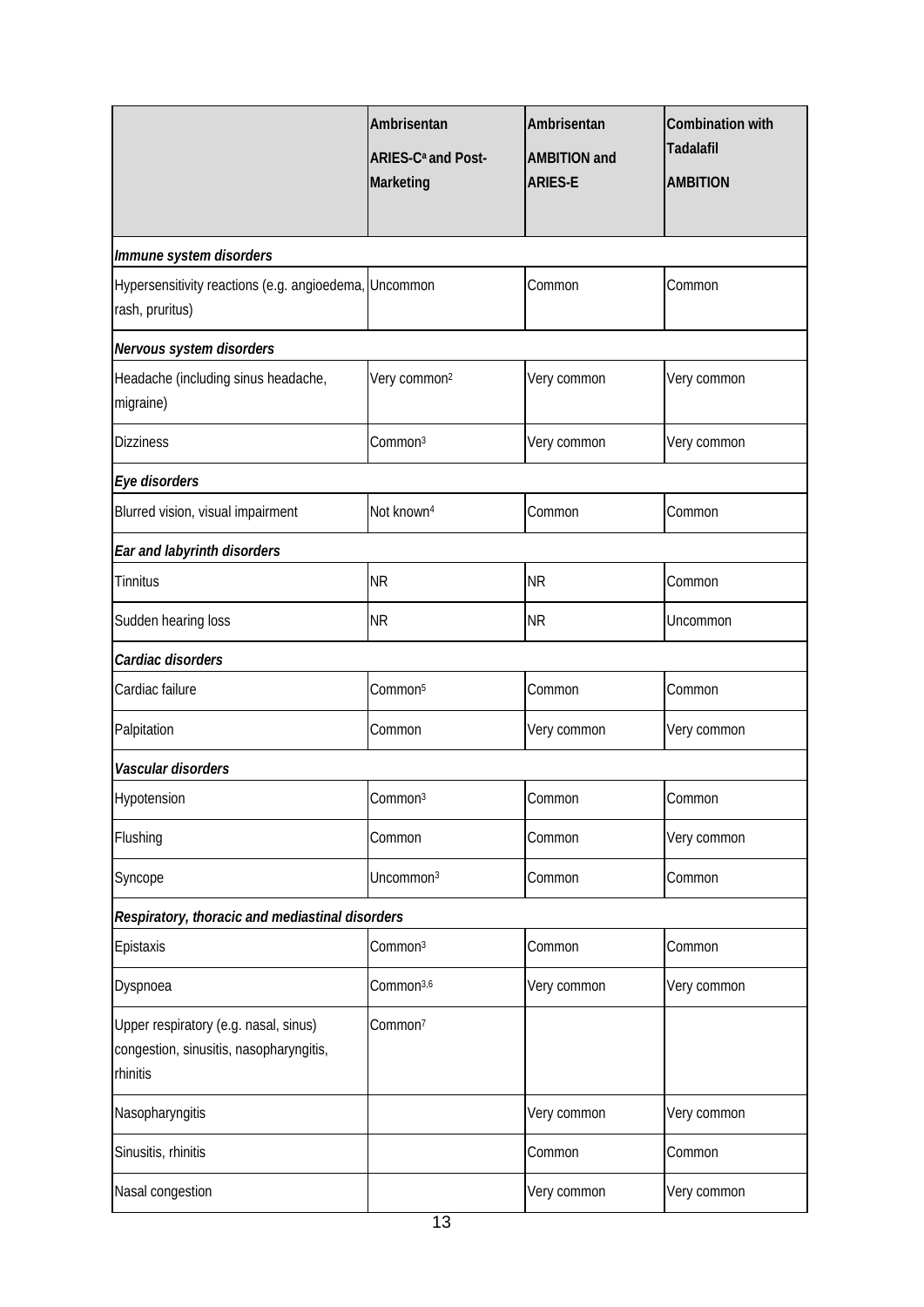|                                                                                              | Ambrisentan<br>ARIES-C <sup>a</sup> and Post-<br>Marketing | Ambrisentan<br><b>AMBITION and</b><br><b>ARIES-E</b> | Combination with<br><b>Tadalafil</b><br><b>AMBITION</b> |  |  |  |
|----------------------------------------------------------------------------------------------|------------------------------------------------------------|------------------------------------------------------|---------------------------------------------------------|--|--|--|
| Gastrointestinal disorders                                                                   |                                                            |                                                      |                                                         |  |  |  |
| Nausea, vomiting, diarrhoea                                                                  | Common <sup>3</sup>                                        |                                                      |                                                         |  |  |  |
| Nausea                                                                                       |                                                            | Very common                                          | Very common                                             |  |  |  |
| Vomiting                                                                                     |                                                            | Common                                               | Very common                                             |  |  |  |
| Diarrhoea                                                                                    |                                                            | Very common                                          | Very common                                             |  |  |  |
| Abdominal pain                                                                               | Common                                                     | Common                                               | Common                                                  |  |  |  |
| Constipation                                                                                 | Common                                                     | Common                                               | Common                                                  |  |  |  |
| Hepatobiliary disorders                                                                      |                                                            |                                                      |                                                         |  |  |  |
| Hepatic injury (see section 4.4 SPECIAL<br>WARNINGS AND PRECAUTIONS FOR<br>USE)              | Uncommon <sup>3, 8</sup>                                   | <b>NR</b>                                            | <b>NR</b>                                               |  |  |  |
| Autoimmune hepatitis (see section 4.4<br><b>SPECIAL WARNINGS AND</b><br>PRECAUTIONS FOR USE) | Uncommon <sup>3,8</sup>                                    | <b>NR</b>                                            | <b>NR</b>                                               |  |  |  |
| Hepatic transaminases increased                                                              | Common <sup>3</sup>                                        | <b>NR</b>                                            | <b>NR</b>                                               |  |  |  |
| Skin and subcutaneous tissue disorders                                                       |                                                            |                                                      |                                                         |  |  |  |
| Rash                                                                                         | <b>NR</b>                                                  | Common <sup>9</sup>                                  | Common <sup>9</sup>                                     |  |  |  |
| General disorders and administration site conditions                                         |                                                            |                                                      |                                                         |  |  |  |
| Peripheral oedema, fluid retention                                                           | Very common                                                | Very common                                          | Very common                                             |  |  |  |
| Chest pain/discomfort                                                                        | Common                                                     | Common                                               | Very common                                             |  |  |  |
| Asthenia                                                                                     | Common <sup>3</sup>                                        | Common                                               | Common                                                  |  |  |  |
| Fatigue                                                                                      | Common <sup>3</sup>                                        | Very common                                          | Very common                                             |  |  |  |

NR – not reported

<sup>1</sup> See section *"Laboratory Findings"* 

<sup>2</sup> The frequency of headache appeared higher with 10 mg ambrisentan.

<sup>3</sup> Data derived from routine pharmacovigilance surveillance and frequencies based on placebo-controlled clinical trial experience.

4 Data derived from routine pharmacovigilance surveillance

<sup>5</sup> Most of the reported cases of cardiac failure were associated with fluid retention. Data derived from routine pharmacovigilance

surveillance, frequencies based on statistical modelling of placebo-controlled clinical trial data.

<sup>6</sup> Cases of worsening dyspnoea of unclear aetiology have been reported shortly after starting ambrisentan therapy.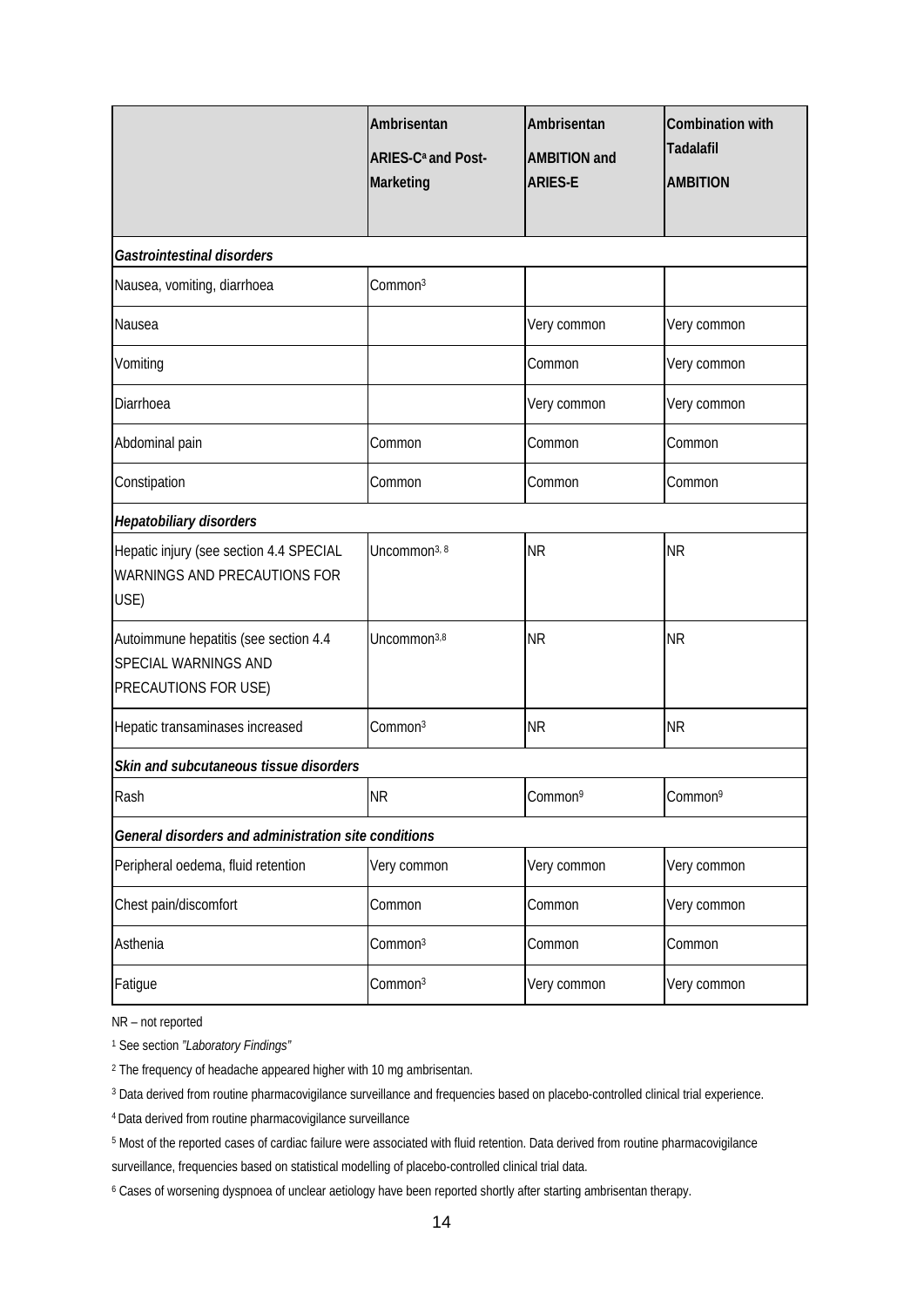<sup>7</sup> The incidence of nasal congestion was dose related during ambrisentan therapy.

<sup>8</sup> Cases of autoimmune hepatitis, including cases of exacerbation of autoimmune hepatitis, and hepatic injury have been reported during ambrisentan therapy.

9 Rash includes rash erythematous, rash generalised, rash papular and rash pruritic

a ARIES-C = ARIES-1 and ARIES-2 studies combined

#### **Laboratory findings**

#### Decreased haemoglobin (see Section 4.4 SPECIAL WARNINGS AND PRECAUTIONS FOR USE).

In the post-marketing period, cases of anaemia requiring blood transfusion have been reported. The frequency of decreased haemoglobin (anaemia) was higher with 10 mg VOLIBRIS Across the 12 week placebo controlled Phase III clinical studies, mean haemoglobin concentrations decreased for patients in the VOLIBRIS groups and were detected as early as week 4 (decrease by 0.83 g/dl); mean changes from baseline appeared to stabilise over the subsequent 8 weeks. A total of 17 patients (6.5%) in the VOLIBRIS treatment groups had decreases in haemoglobin of ≥15% from baseline and which fell below the lower limit of normal.

#### **Reporting suspected adverse effects**

Reporting suspected adverse reactions after registration of the medicinal product is important. It allows continued monitoring of the benefit-risk balance of the medicinal product. Healthcare professionals are asked to report any suspected adverse reactions at [http://www.tga.gov.au/reporting-problems.](http://www.tga.gov.au/reporting-problems)

#### **4.9 OVERDOSE**

In healthy volunteers, single doses of 50 and 100 mg (5 to 10 times the maximum recommended dose) were associated with headache, flushing, dizziness, nausea, and nasal congestion. Due to its mechanism of action, an overdose of VOLIBRIS also could potentially result in hypotension.

In case of pronounced hypotension, active cardiovascular support may be required. No specific antidote is available.

For information on the management of overdose, please contact the Poisons Information Centre on 13 11 26 (Australia).

## **5 PHARMACOLOGICAL PROPERTIES**

#### **5.1 PHARMACODYNAMIC PROPERTIES**

#### **Mechanism of action**

Ambrisentan is an orally active, propanoic acid-class, endothelin receptor antagonist (ERA) that is selective for the endothelin type A ( $ET_A$ ) receptor. Selective inhibition of the  $ET_A$ receptor inhibits phospholipase C-mediated vasoconstriction and protein kinase C-mediated cell proliferation, while preserving nitric oxide and prostacyclin production, cyclic GMP- and cyclic AMP-mediated vasodilation, and endothelin-1 (ET-1) clearance that is associated with the endothelin type  $B$  ( $ET_B$ ) receptor.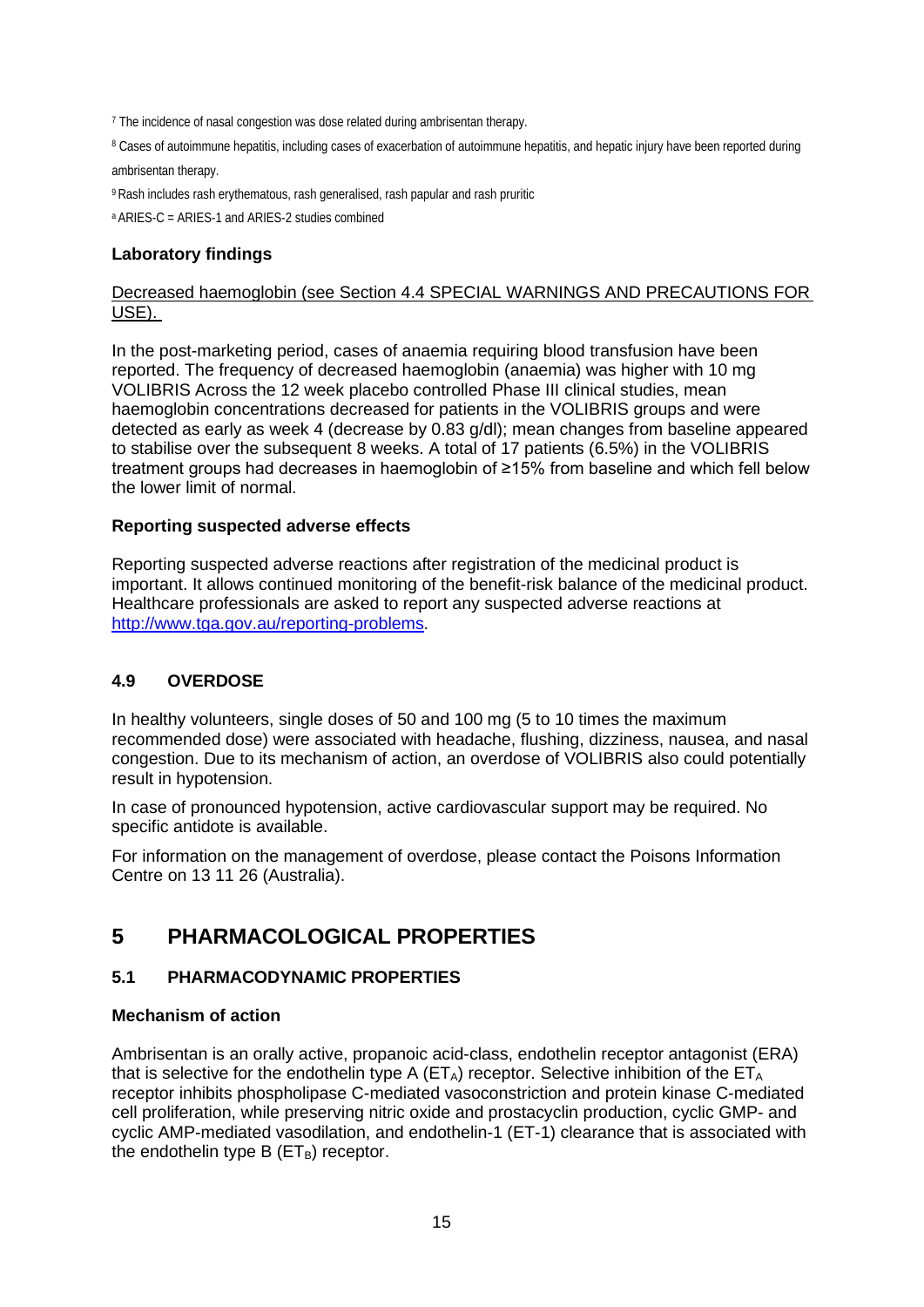## **Clinical trials**

#### Treatment of Pulmonary Arterial Hypertension

Two randomised, double-blind, multi-centre, placebo controlled, Phase 3 pivotal studies were conducted (ARIES-1 and 2). ARIES-1 included 201 patients and compared VOLIBRIS 5 mg and 10 mg with placebo. ARIES-2 included 192 patients and compared VOLIBRIS 2.5 mg and 5 mg with placebo. In both studies, VOLIBRIS was added to patients' supportive/background medication, which could have included a combination of digoxin, anticoagulants, diuretics, oxygen and vasodilators (calcium channel blockers, ACE inhibitors). Patients enrolled included those with IPAH (64%) and PAH associated with connective tissue disease (32%). The majority of patients had WHO functional Class II (38.4%), Class III (55.0%) symptoms. Patients with Class IV symptoms were also included (5%). Patients with pre-existent hepatic disease (cirrhosis or clinically significantly elevated aminotransferases) and patients using other targeted therapy for PAH (e.g. prostanoids) were excluded. Haemodynamic parameters were not assessed in these studies. The mean age of patients across both studies was 51 years, 79% were female and 77% were Caucasian.

#### *Extension studies*

Patients enrolled into ARIES-1 and 2 were eligible to enter a long term open label extension study ARIES-E (n=383). Patients who had been randomized to placebo in either ARIES-1 or ARIES-2 were randomized in a blinded 1:1 fashion to the VOLIBRIS dosages of the originating phase III study. The mean exposure to VOLIBRIS in ARIES-E was approximately  $145 \pm 80$  weeks and the maximum exposure was approximately 295 weeks.

#### *Exercise capacity*

The primary endpoint for ARIES-1 and ARIES-2 was improvement in exercise capacity as assessed by change from baseline in 6 minute walk distance (6MWD) at 12 weeks.

In both ARIES-1 and ARIES-2 treatment with VOLIBRIS resulted in significant increases in the placebo-adjusted mean change in 6MWD at Week 12 (see Table 3).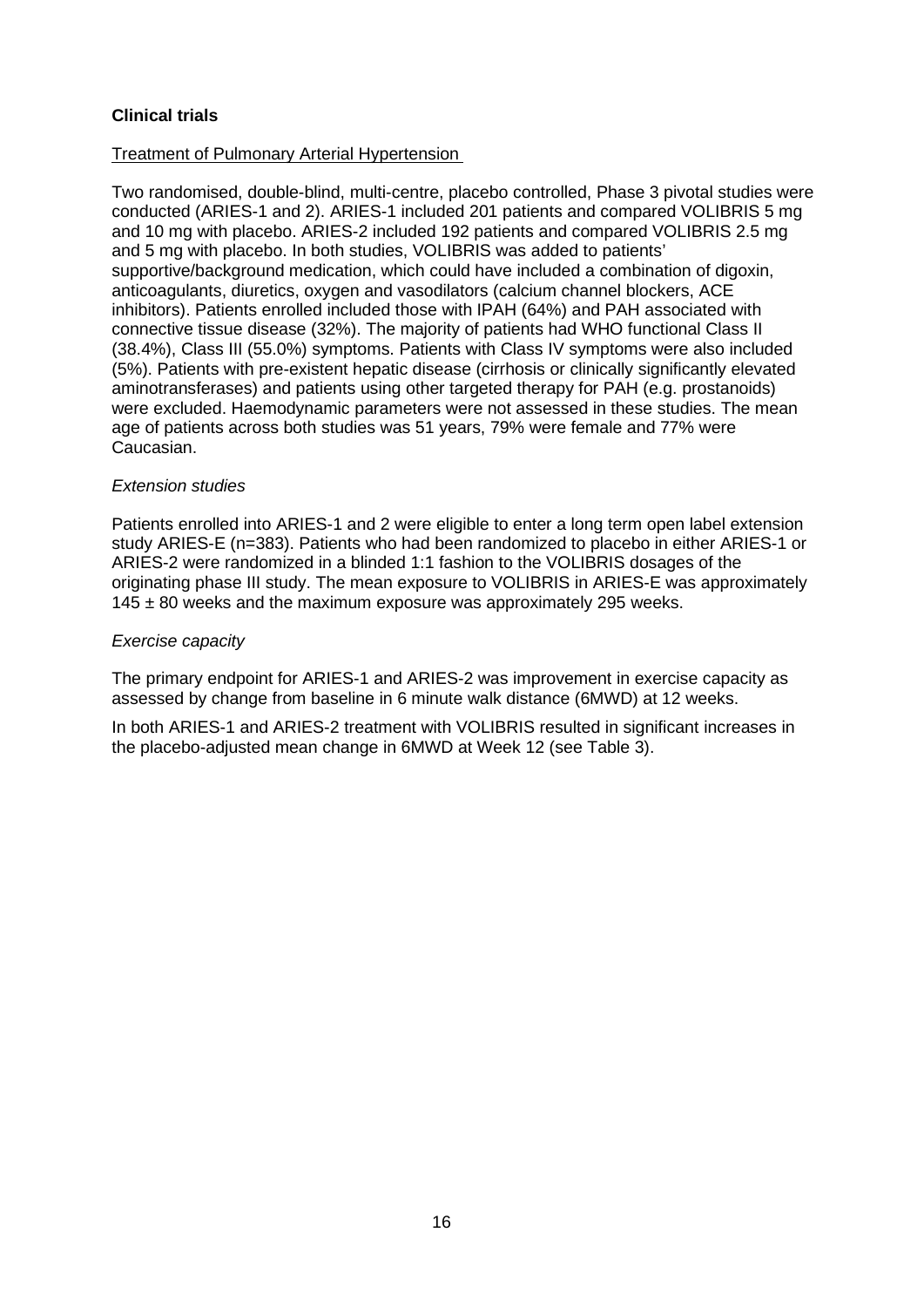## **Table 3 Mean change and placebo adjusted change in baseline 6MWD in ARIES-1 and ARIES-2 at Week 12.**

|                                     | <b>ARIES-1</b>  |                 | ARIES-2      |             |                  |                 |
|-------------------------------------|-----------------|-----------------|--------------|-------------|------------------|-----------------|
|                                     | Placebo         | 5 <sub>mg</sub> | $10 \, mg$   | Placebo     | $2.5 \text{ mg}$ | 5 <sub>mg</sub> |
|                                     | $(N=67)$        | $(N=67)$        | $(N=67)$     | $(N=65)$    | $(N=64)$         | $(N=63)$        |
| Baseline, mean (SD)                 | $341.9 \pm$     | $339.6 \pm$     | $341.5 \pm$  | $342.7 \pm$ | $347.3 \pm$      | $355 \pm$       |
|                                     | 73.5            | 76.7            | 78.3         | 85.9        | 83.8             | 84              |
| Mean change from                    |                 | $22.8 \pm$      | 43.6 $\pm$   | $-10.1 \pm$ | $22.2 \pm$       | 49.4 $\pm$      |
| Baseline (SD), m                    | $-7.8 \pm 78.9$ | 82.9            | 65.9         | 93.8        | 82.6             | 75.4            |
| Placebo-adjusted mean               |                 | 30.6            | 51.4         |             | 32.3             | 59.4            |
| change from baseline, m<br>(95% CI) |                 | (2.9, 58.3)     | (26.6, 76.2) |             | (1.5, 63.1)      | (29.6,<br>89.3) |
| p-valuet                            |                 | 0.008           | < 0.001      |             | 0.022            | < 0.001         |

Mean ± standard deviation † p-values are Wilcoxon rank sum test comparisons of VOLIBRIS to placebo at Week 12 stratified by idiopathic PAH and non-idiopathic PAH patients

Results from the extension studies also indicates that the benefits were maintained at 48 weeks. The mean change in 6MWD from baseline at week 48 was +35.2m (95% CI: 13.0 to 57.5; n=68) for the 5 mg dose, and +30.2m (95% CI: 10.8 to 49.6; n=32) for the 10 mg dose.

#### *Subgroup analysis*

Combined analysis of subgroups in pivotal studies (ARIES-1 & ARIES-2) are provided in Tables 4 and 5. However such results should be interpreted with caution.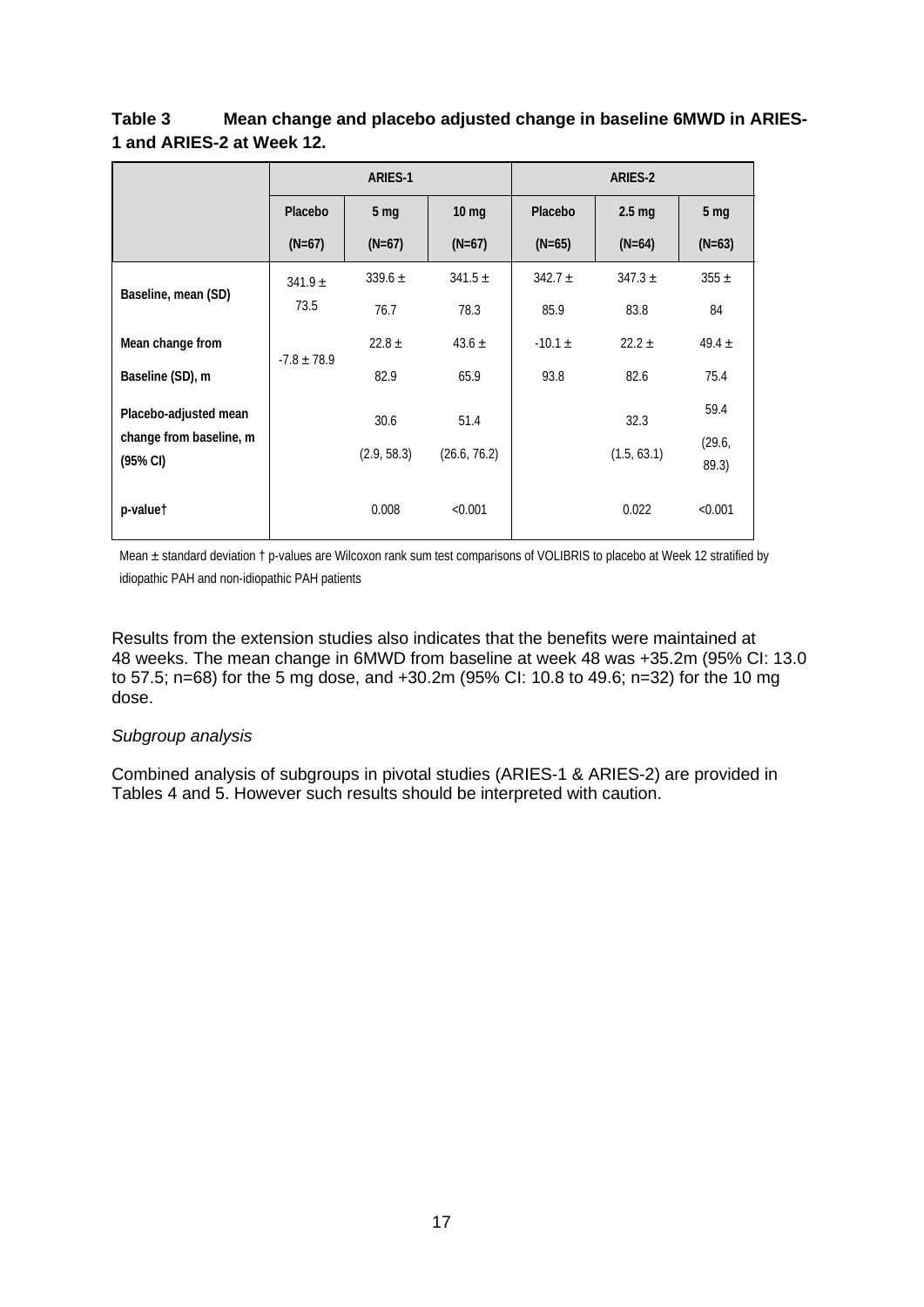| Table 4 | Change in primary and secondary endpoints in ambrisentan phase III              |
|---------|---------------------------------------------------------------------------------|
|         | studies (ARIES-1 & ARIES-2) by WHO functional class at baseline and at 12 weeks |

|                                              |                                 | Placebo         | <b>Combined Ambrisentan</b> |                  |                     |  |  |
|----------------------------------------------|---------------------------------|-----------------|-----------------------------|------------------|---------------------|--|--|
|                                              |                                 |                 | WHO class II                | WHO class III    | <b>WHO class IV</b> |  |  |
| N                                            |                                 | 132             | 104                         | 138              | 15                  |  |  |
| Baseline 6MWD, mean (SD)                     |                                 | 342 m (80)      | $375 \text{ m} (66)$        | 332 m (81)       | 244 m (70)          |  |  |
| Change in 6MWD at 12 weeks,<br>mean (95% CI) |                                 | $-9.0 m$        | 42.92 m                     | 26.90 m          | 44.53 m             |  |  |
|                                              |                                 | $(-23.8, 5.9)$  | (21.93, 74.63)              | (18.84, 65.41)   | $(-27.79, 116.85)$  |  |  |
| BDI at baseline, mean (SD)                   |                                 | 3.83(2.15)      | 2.98(2.047)                 | 4.38(2.120)      | 5.23(2.757)         |  |  |
|                                              | Change in BDI at 12 weeks, mean |                 | $-0.52$                     | $-0.39$          | $-0.67$             |  |  |
| $(95% \text{ Cl})$                           |                                 | $(-0.02, 0.82)$ | $(-0.82, -0.21)$            | $(-0.75, -0.02)$ | $(-2.41, 1.07)$     |  |  |
| Change in WHO                                | Improved                        | 27(20.5)        | 11(10.6)                    | 37(26.8)         | 9(60.0)             |  |  |
| class at 12 weeks,<br>$n$ (%)                | No change                       | 82(62.1)        | 91 (87.5)                   | 96(69.6)         | 6(40.0)             |  |  |
|                                              | Deteriorated                    | 23(17.4)        | 2(1.9)                      | 5(3.6)           | $\Omega$            |  |  |

## **Table 5: Placebo-adjusted change from baseline in 6MWD at 12 weeks in IPAH and PAH-CTD subgroups**

|             |                                                                         | 5 mg ambrisentan       | 10 mg ambrisentan      |
|-------------|-------------------------------------------------------------------------|------------------------|------------------------|
| <b>IPAH</b> | N                                                                       | 83                     | 41                     |
|             | Placebo-adjusted mean<br>change from baseline, m<br>$(95\% \text{ Cl})$ | 59.1 m (32.0, 86.2)    | 64.0 m (32.9, 95.0)    |
| PAH-CTD     | N                                                                       | 40                     | 22                     |
|             | Placebo-adjusted mean<br>change from baseline, m<br>(95% CI)            | 23.49 m (-7.96, 54.94) | 28.53 m (-9.71, 66.77) |

### *Time to clinical worsening*

Analysis of ARIES-1 and ARIES-2, demonstrated that the addition of VOLIBRIS significantly delayed clinical worsening (defined as the time from randomization to the first occurrence of death, lung transplantation, hospitalisation for PAH, atrial septostomy, study discontinuation due to the addition of other PAH therapeutic agents, or study discontinuation due to 2 or more early escape criteria).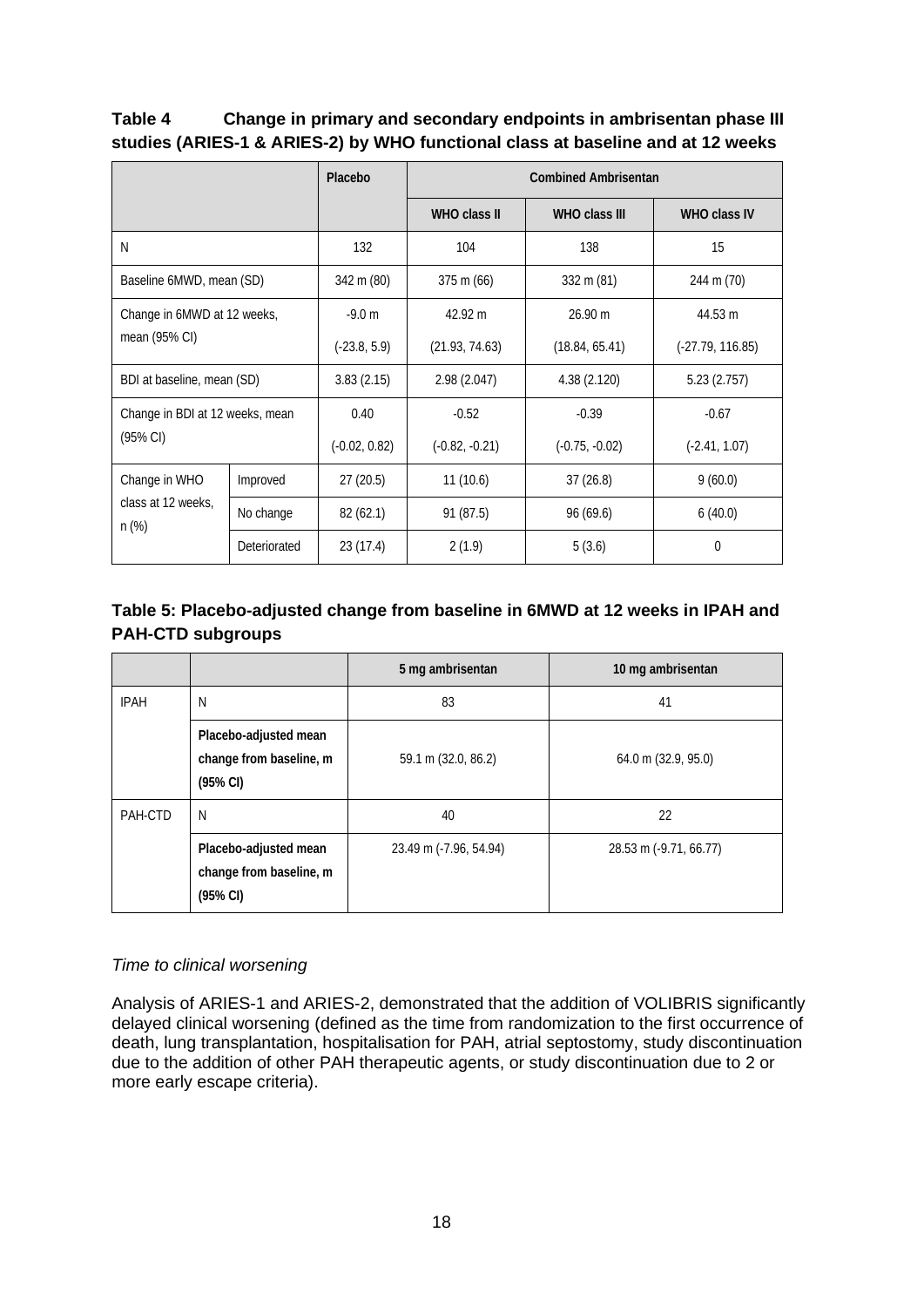|                                                             |             | 2.5 <sub>mg</sub> | 5 mg ambrisentan | 10 mg ambrisentan |
|-------------------------------------------------------------|-------------|-------------------|------------------|-------------------|
|                                                             | Placebo     | ambrisentan       |                  |                   |
| Events, n (%)                                               | $(N = 132)$ | $(N = 64)$        | $(N = 130)$      | $(N = 67)$        |
| Death                                                       | 5(3.8)      | 2(3.1)            | 1(0.8)           | 1(1.5)            |
| Lung transplantation                                        | 0(0.0)      | 0(0.0)            | 0(0.0)           | 0(0.0)            |
| <b>Hospitalisation for PAH</b>                              | 11(8.3)     | 3(4.7)            | 4(3.1)           | 2(3.0)            |
| Atrial septostomy                                           | 0(0.0)      | 0(0.0)            | 0(0.0)           | 0(0.0)            |
| Study withdrawal due to addition of<br><b>PAH</b> treatment | 1(0.8)      | 0(0.0)            | 0(0.0)           | 1(1.5)            |
| Escape criteria <sup>1</sup>                                | 10(7.6)     | 2(3.1)            | 1(0.8)           | 2(3.0)            |
| Total subjects with 1 or more<br>events                     | 20(15.2)    | 3(4.7)            | 6(4.6)           | 3(4.5)            |
| p-value ambrisentan vs. placebo <sup>2</sup>                |             | 0.034             | 0.006            | 0.033             |

## **Table 6: Delay in clinical worsening observed following VOLIBRIS treatment in a combined analysis of ARIES-1 and ARIES-2**

1. Subjects who met 2 or more of the following: decrease from baseline of at least 20% in the 6MWD; an increase of 1 or more WHO functional class; worsening right ventricular failure; rapidly progressing cardiogenic, hepatic, or renal failure; refractory systolic hypotension (systolic blood pressure less than 85 mmHg).

2. The Fisher exact test comparison to placebo

### *Borg Dyspnoea Index and SF-36®*

The placebo-adjusted change from baseline in BDI was -0.85 (95% CI: -1.30 to -0.39, p<0.001) for the combined ambrisentan group. A pre-specified analysis combining results observed during ARIES-1 and ARIES-2 demonstrated statistically significant improvements  $(p = 0.003)$  in the SF-36<sup>®</sup> Health Survey physical functional scale.

#### *Long term survival*

The long-term follow-up of the patients who were treated with VOLIBRIS in the phase 3 placebo controlled studies and their open label extension (N=383), shows that Kaplan-Meier estimates of survival at 1, 2, and 3 years were 93%, 85%, and 79%, respectively. Of the patients who remained on VOLIBRIS for up to 3 years, the majority received no other treatment for PAH.

These uncontrolled observations do not allow comparison with a group not given VOLIBRIS and cannot be used to determine the long-term effect of VOLIBRIS on mortality.

#### *Assessment of liver function*

In an open label study (AMB-222), VOLIBRIS was studied in 36 patients to evaluate the incidence of increased serum aminotransferase concentrations in patients who had previously discontinued other ERA therapy due to aminotransferase abnormalities. During a mean of 53 weeks of treatment with VOLIBRIS, none of the patients enrolled had a confirmed serum ALT >3xULN that required permanent discontinuation of treatment. Fifty percent of patients had increased from 5 mg to 10 mg VOLIBRIS during this time. In ARIES-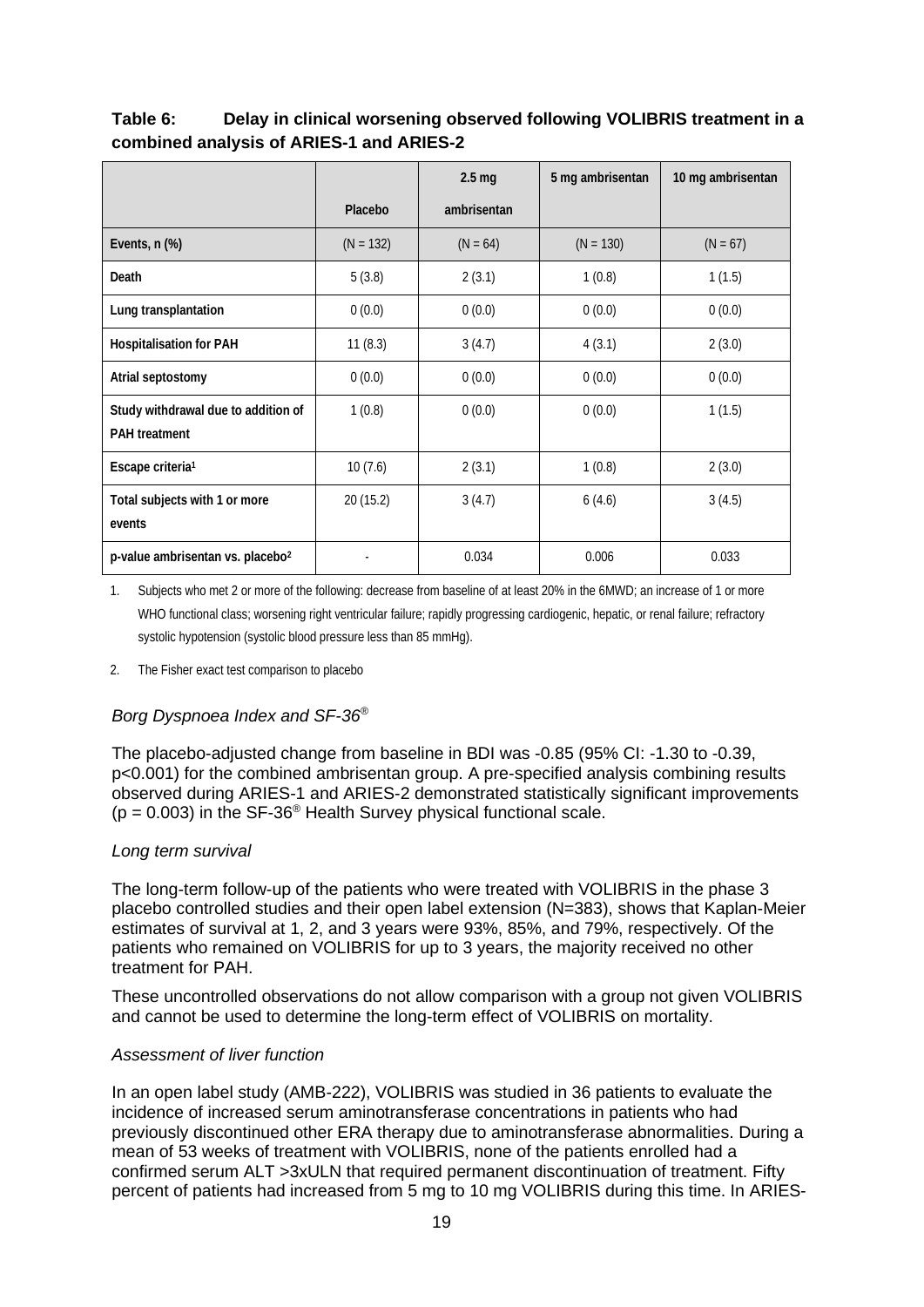1 and ARIES-2, a total of 4 (0.8%) of 262 patients receiving VOLIBRIS compared with three cases (out of 132) in patients receiving placebo (2.3%) had aminotransferase abnormalities >3x ULN over a period of 12 weeks. The cumulative incidence of serum aminotransferase abnormalities >3xULN in all uncontrolled Phase II and placebo controlled Phase III studies (including respective open label extensions) was 3.5% for subjects receiving VOLIBRIS over a mean exposure duration of 79.5 weeks. This is an event rate of 2.3 events per 100 patient years of exposure for VOLIBRIS.

#### *Haemodynamic parameters*

In a Phase II study (AMB-220) improvements in haemodynamic parameters were observed in patients with PAH after 12 weeks (n=29) of treatment with VOLIBRIS. Mean cardiac index significantly increased at 12 weeks compared to baseline (+0.3 L/min/m2; 95% CI: 0.15, 0.51 L/min/m<sup>2</sup>; p<0.001) and significant decreases in mean pulmonary artery pressure -5.2 mmHg; 95% CI: -7.6, -2.9 mmHg; p<0.001), and mean pulmonary vascular resistance (- 224.0 dynes/sec/cm5; 95% CI -304.8, -148.0; p<0.001) were observed.

In patients with PAH, reductions in B-type natriuretic peptide (BNP) have been demonstrated to parallel improvements observed in 6MWD and haemodynamics. In ARIES 1 and ARIES-2 plasma concentrations of BNP decreased in patients who received ambrisentan for 12 weeks by up to 45% (95% CI: -57%, -29%; p<0.001; 10 mg group).

#### Ambrisentan in combination with tadalafil for the treatment of PAH

The effect of first-line combination therapy with ambrisentan and tadalafil was demonstrated in a multicentre, double-blind, active-controlled study (AMBITION) that compared the combination of ambrisentan and tadalafil to ambrisentan or tadalafil monotherapy in patients with WHO functional class II–III PAH. The AMBITION study enrolled 610 patients; 605 patients received at least one dose of study drug and 500 met the criteria for the primary efficacy analysis. Patients were randomized 2:1:1 to once daily ambrisentan 10 mg + tadalafil 40 mg, ambrisentan 10 mg, or tadalafil 40 mg. Ambrisentan was initiated at 5 mg for 8 weeks and tadalafil at 20 mg for 4 weeks, then each was up-titrated if tolerated.

The primary study endpoint was time to first clinical failure event as adjudicated by an independent committee. In addition, change in N-terminal pro-B-type natriuretic peptide (NTpro-BNP), percentage of patients with satisfactory clinical response, and change from baseline 6MWD were assessed at Week 24. Patients had idiopathic PAH (53%), heritable PAH (3%), or PAH associated with connective tissue diseases, congenital heart disease, HIV infection, or drugs or toxins (APAH, 44%). Median time from diagnosis to first study drug administration was 22 days. Approximately 31% and 69% of patients were in WHO functional class II and III, respectively. The mean patient age was 54.4 years (32% were ≥65 years old). Most patients were white (89%) and female (78%); 46% were North American.

#### *Time to clinical failure*

Time to clinical failure of PAH was a composite endpoint defined as time to the first occurrence of death (all-cause), hospitalisation for worsening PAH, disease progression, or unsatisfactory long-term clinical response. Hospitalisation for worsening PAH was defined as any hospitalisation for worsening PAH, lung or heart/lung transplant, atrial septostomy, or initiation of parenteral prostanoid therapy. Disease progression was defined as >15% decrease from baseline in 6MWD combined with WHO functional class III or IV symptoms (at 2 consecutive postbaseline visits separated by ≥14 days). Unsatisfactory long term clinical response was defined as any reduction in 6MWD below baseline combined with an assessment of functional class III status measured at visits 6 months apart.

Patients treated with ambrisentan + tadalafil experienced a significant reduction in risk of clinical failure versus patients treated with ambrisentan or tadalafil pooled monotherapy  $(p=0.0002)$ , ambrisentan monotherapy  $(p=0.0004)$ , or tadalafil monotherapy  $(p=0.0045)$ . The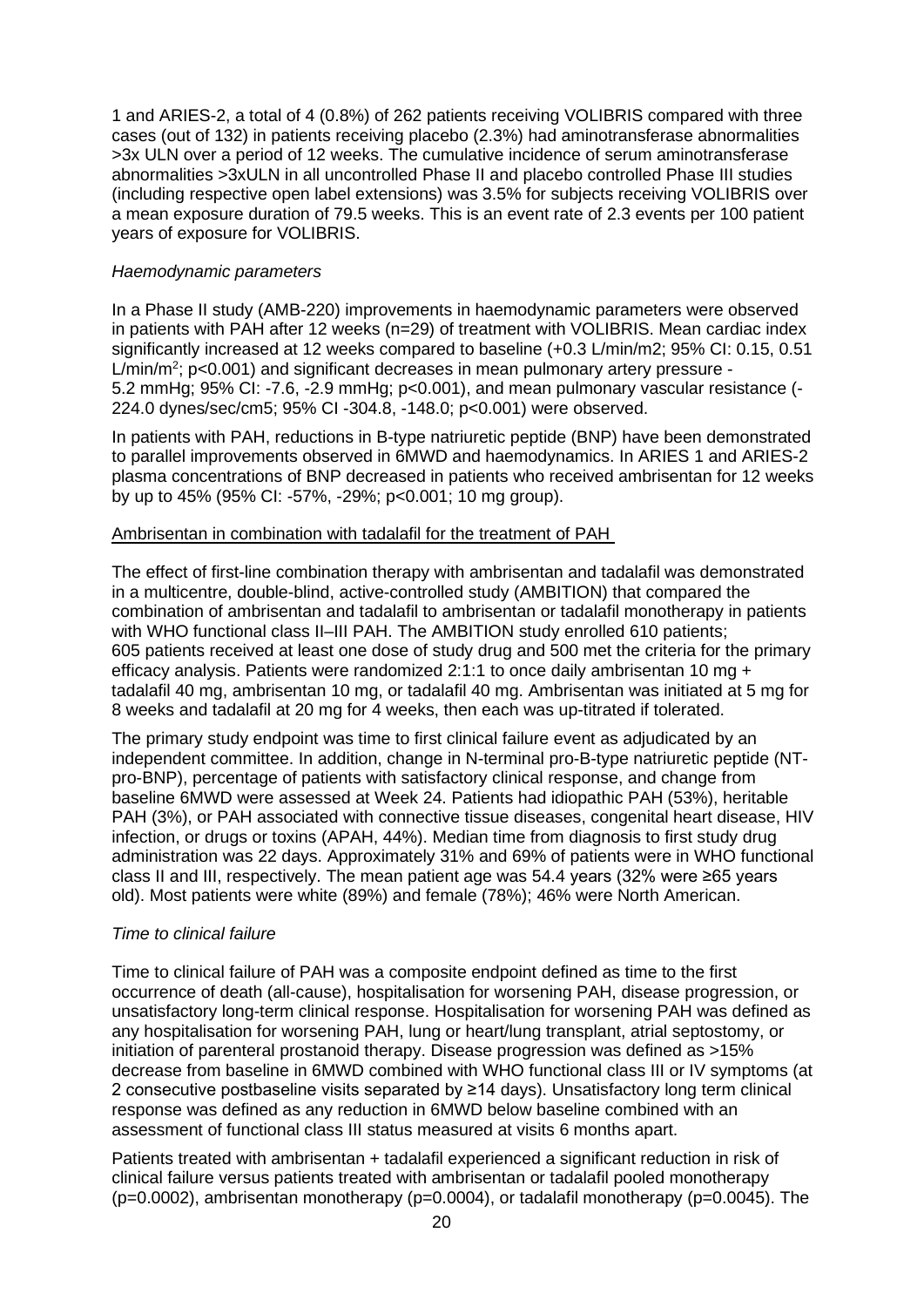reduction in risk of a clinical failure event was 50% (HR=0.50, 95% CI: 0.348, 0.724) on combination therapy versus pooled monotherapy. The Kaplan-Meier plots of time to clinical failure for combination therapy versus pooled monotherapy are shown in Figure 1; the summary of primary endpoint events is shown in Table 7.

## **Figure 1: Time to Clinical Failure, Ambrisentan + Tadalafil Combination Therapy versus Pooled Monotherapy in AMBITION**



Time from randomization to first clinical failure with Kaplan-Meier estimates of the proportions event-free; pvalues shown are the log-rank comparisons of ambrisentan + tadalafil combination therapy to pooled monotherapy stratified by the etiology of PAH and WHO functional class.

| Table 7: | <b>Summary of Primary Endpoint Events (Adjudicated), in AMBITION</b> |
|----------|----------------------------------------------------------------------|
|----------|----------------------------------------------------------------------|

|                                                  | Ambrisentan +<br><b>Tadalafil</b><br>$(N=253)$<br>$n$ (%) | Pooled<br>Monotherapy<br>$(N=247)$<br>$n$ (%) | Ambrisentan<br>Monotherapy<br>$(N=126)$<br>$n$ (%) | <b>Tadalafil</b><br>Monotherapy<br>$(N=121)$<br>$n$ (%) |  |  |
|--------------------------------------------------|-----------------------------------------------------------|-----------------------------------------------|----------------------------------------------------|---------------------------------------------------------|--|--|
| <b>Component as First Clinical Failure Event</b> |                                                           |                                               |                                                    |                                                         |  |  |
| Death (All-Cause)                                | 9(4%)                                                     | 8 (3%)                                        | 2(2%)                                              | 6(5%)                                                   |  |  |
| Hospitalisation for Worsening PAH                | 10 (4%)                                                   | 30 (12%)                                      | 18 (14%)                                           | 12 (10%)                                                |  |  |
| Disease Progression                              | 10 (4%)                                                   | 16 (6%)                                       | 12 (10%)                                           | 4(3%)                                                   |  |  |
| Unsatisfactory Long-term Clinical<br>Response    | 17(7%)                                                    | 23 (9%)                                       | 11 (9%)                                            | 12 (10%)                                                |  |  |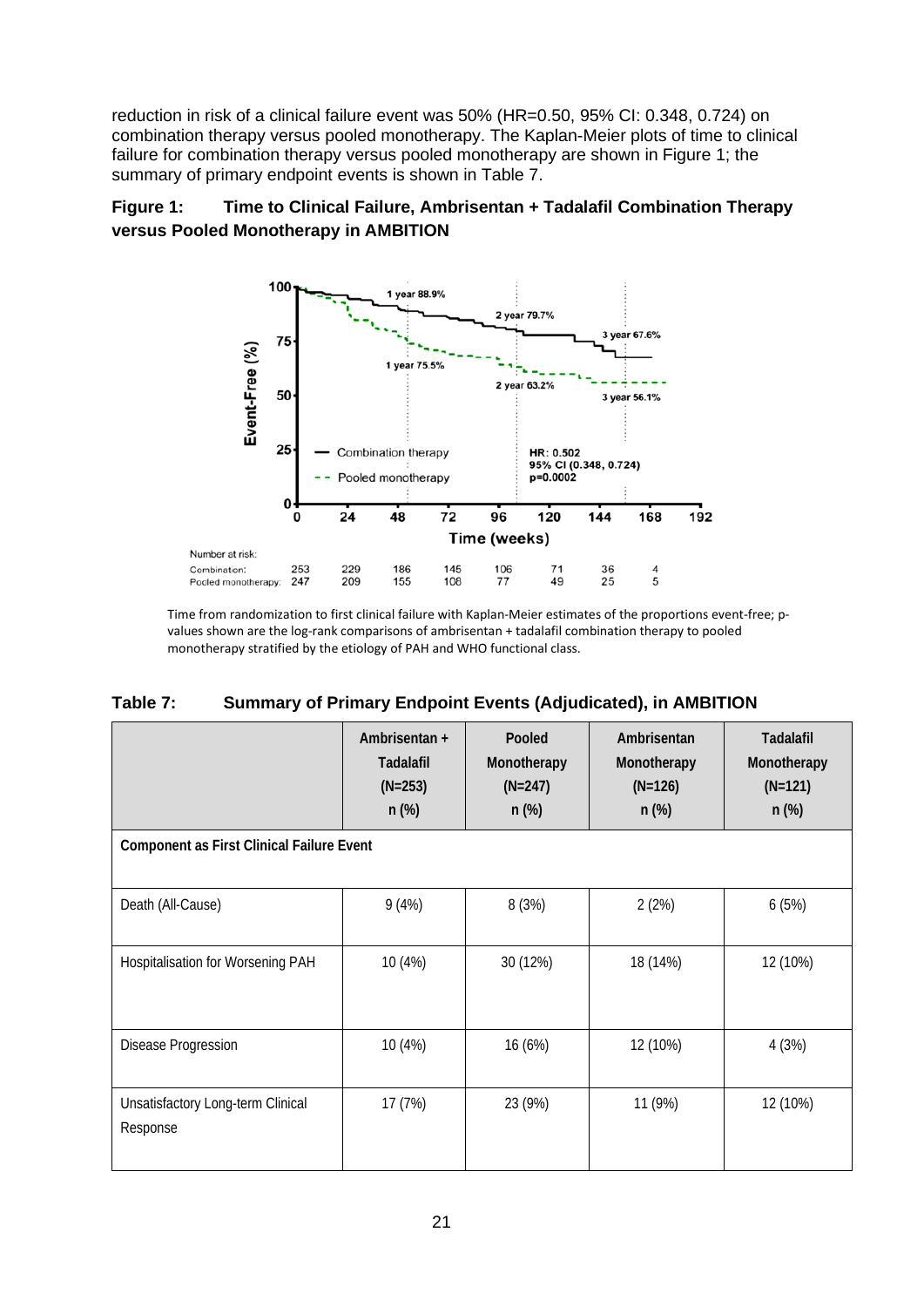The results for analyses of time to adjudicated clinical failure and to the first of each component of clinical failure are shown in Figure 2.



#### **Figure 2: Analysis of Adjudicated Events in the AMBITION Study**

Efficacy of first-line treatment with ambrisentan + tadalafil on time to clinical failure was seen across subgroups (Figure 3).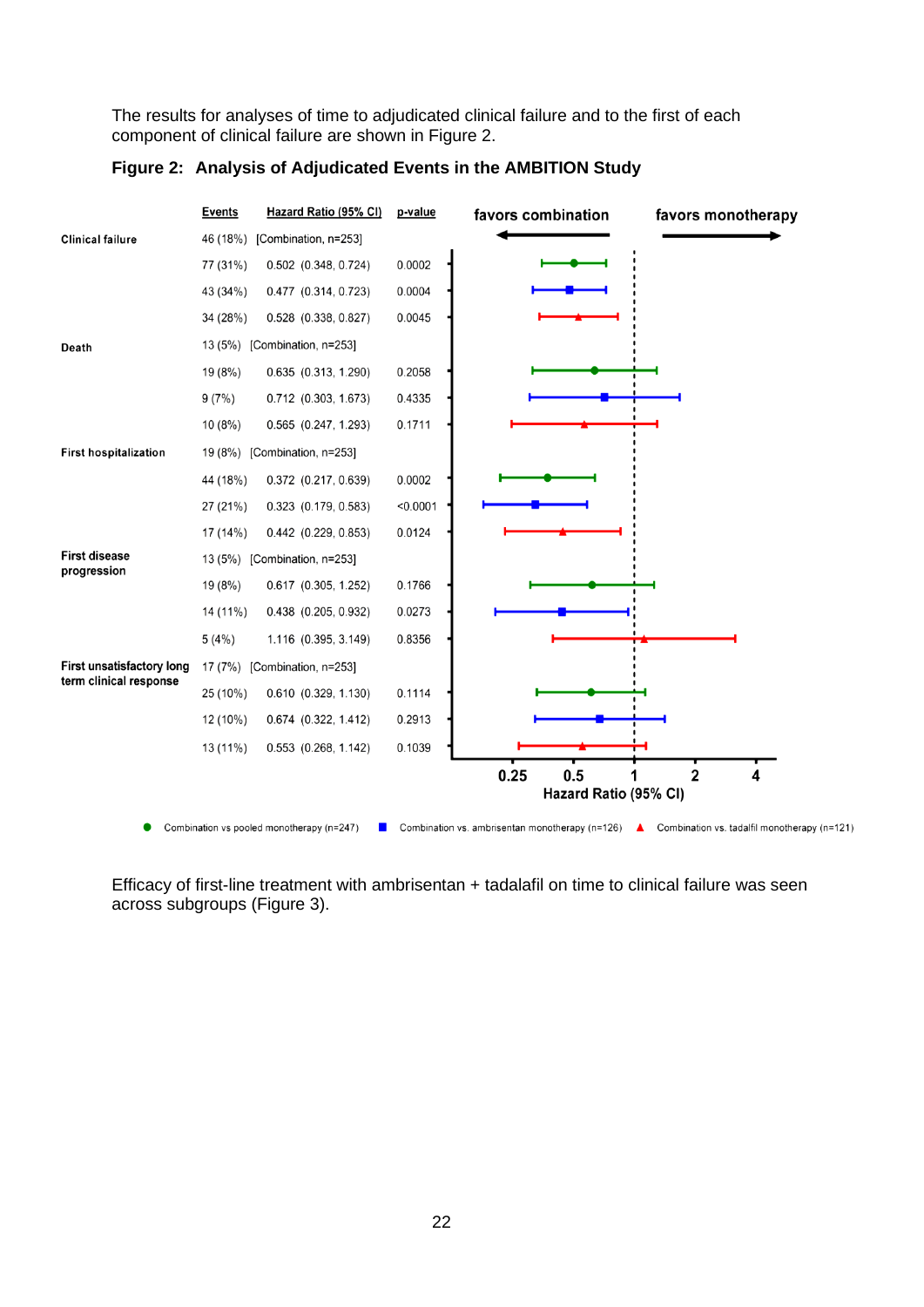

### **Figure 3: Subgroup Analysis of the AMBITION Study**

#### *Clinical response*

Satisfactory clinical response at Week 24 was a composite secondary endpoint defined as ≥10% improvement in 6MWD compared to baseline, improvement to or maintenance of WHO class I or II symptoms, and no events of clinical worsening prior to or at the Week 24 visit. The percentage of patients achieving satisfactory clinical response at Week 24 in the combination therapy group (39%) was greater than in the pooled monotherapy group (29%, odds ratio 1.563, 95% CI: 1.054, 2.319), and greater than in the tadalafil monotherapy group (27%, odds ratio 1.723, 95% CI: 1.047, 2.833). No difference was observed between combination therapy and ambrisentan monotherapy in satisfactory clinical response.

#### *Exercise ability*

Results of the 6MWD at 24 weeks for the AMBITION study are shown in Table 8.

Wilcoxon Rank Sum Test (with LOCF/worst rank imputation) showed greater median change from baseline at Week 24 in 6MWD in the combination therapy group (48.98 meters, 95% CI: 39.00, 57.50) compared with the pooled monotherapy group (23.80 meters, 95% CI: 19.00, 33.50) (median difference=22.75 meters, 95% CI: 12.00, 33.50), between the combination therapy group compared with the ambrisentan monotherapy group (27.00 meters, 95% CI: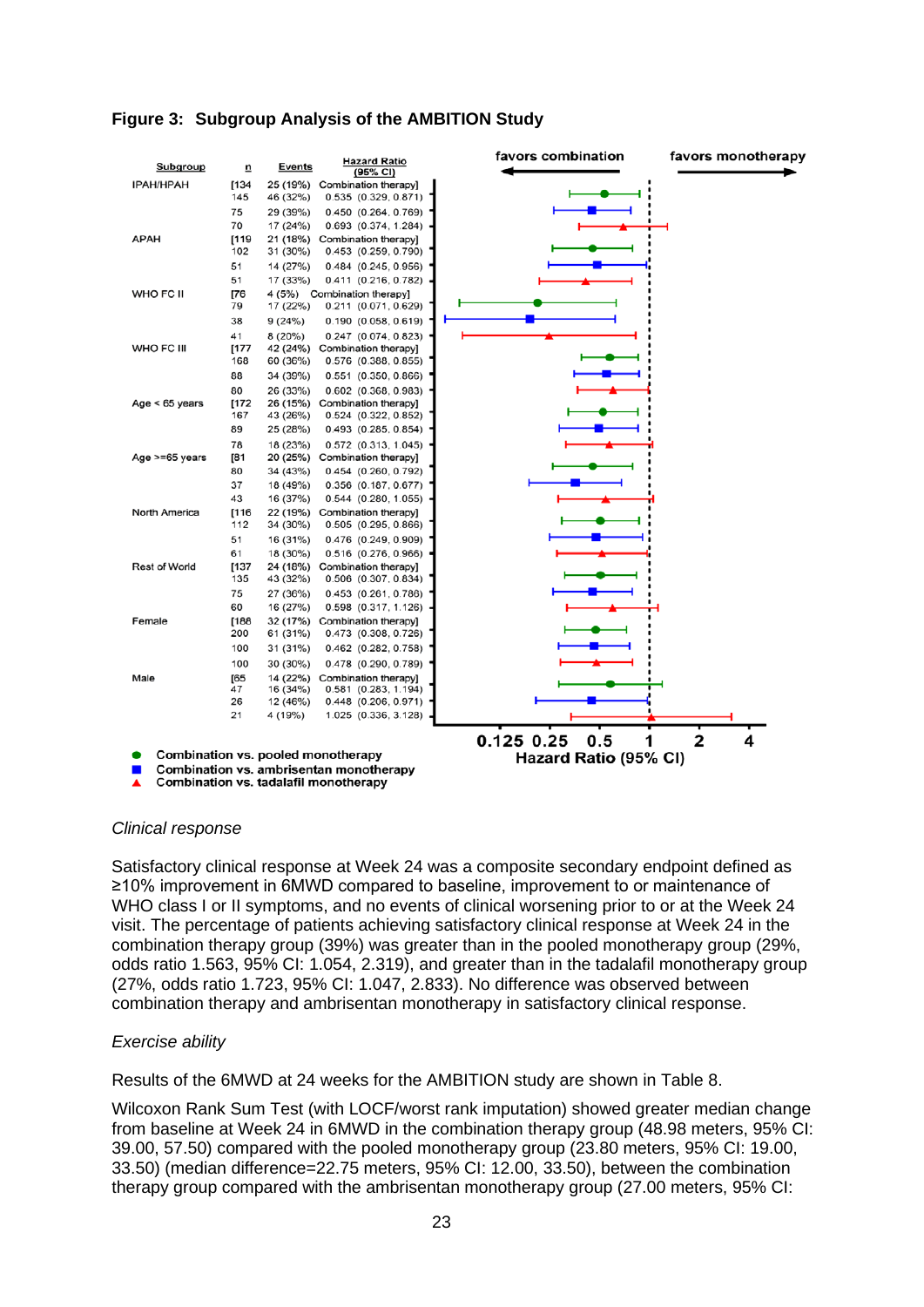12.50, 38.00) (median difference=24.75 meters, 95% CI: 11.00, 38.50) and between the combination therapy group compared with the tadalafil monotherapy group (22.70 meters, 95% CI: 16.50, 35.50) (median difference=20.85 meters, 95% CI: 8.00, 33.70).

### **Table 8: Changes from Baseline in 6-Minute Walk Distance at Week 24 (meters)a in AMBITION**

|                                                                         | Ambrisentan +<br><b>Tadalafil</b><br>$(N=253)$ | Pooled<br>Monotherapy<br>$(N=247)$ | Ambrisentan<br>Monotherapy<br>$(N=126)$ | Tadalafil<br>Monotherapy<br>$(N=121)$ |
|-------------------------------------------------------------------------|------------------------------------------------|------------------------------------|-----------------------------------------|---------------------------------------|
| Baseline (median)                                                       | 357.0                                          | 365.5                              | 368.5                                   | 363.3                                 |
| Change from Baseline (median)                                           | 48.98                                          | 23.80                              | 27.00                                   | 22.70                                 |
| Median Difference from<br>ambrisentan + tadalafil<br>$(95% \text{ Cl})$ |                                                | 22.75<br>(12.00, 33.50)            | 24.75<br>(11.00, 38.50)                 | 20.85<br>(8.00, 33.70)                |

a Missing values at Week 24 were imputed using Worst Rank scores for patients with an adjudicated clinical failure event of death or hospitalisation, and Last Observed Carried Forward otherwise.





Error bars represent 95% confidence intervals

In patients with PAH who received first-line combination therapy with ambrisentan and tadalafil, a greater decrease from baseline in NT-pro-BNP relative to pooled monotherapy was observed (geometric least-squares mean percent decreases of 67% versus 50%, respectively). Similar results were observed for the comparisons of combination therapy versus ambrisentan monotherapy group (56% decrease) and tadalafil monotherapy group (44% decrease). The decrease in NT-pro-BNP was observed early (Week 4) and was sustained through Week 24.

All treatment groups had clinical improvements to WHO functional class, Borg Dyspnoea Index and Quality of Life measures however; there were no statistically significant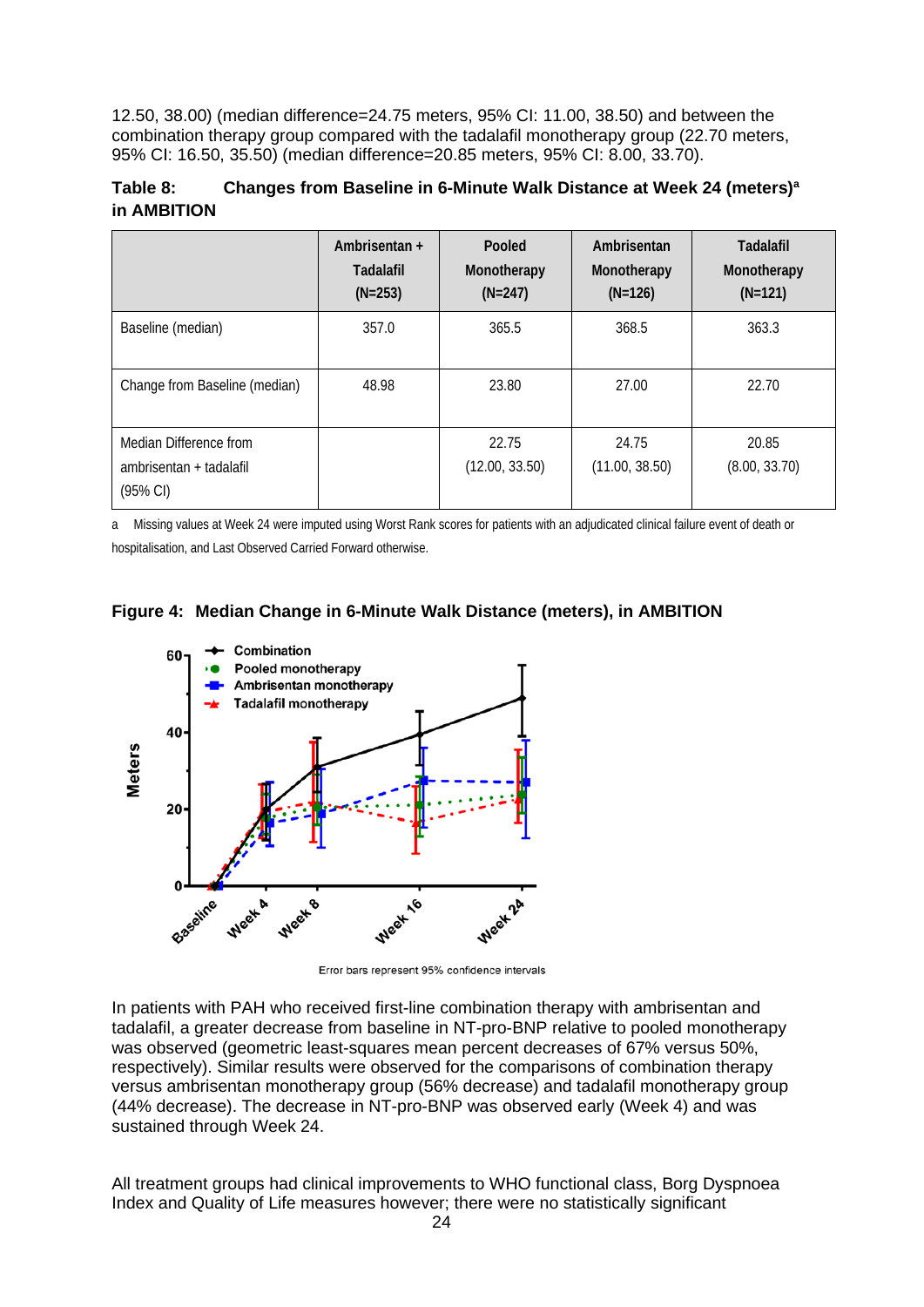differences between the treatment groups.

#### *Dose titration*

In the AMBITION study, patients received 5 mg ambrisentan daily for the first 8 weeks before up titrating to 10 mg, dependent on tolerability. When used in combination with tadalafil, patients were initiated with 5 mg ambrisentan and 20 mg tadalafil. Dependent on tolerability the dose of tadalafil was increased to 40 mg after 4 weeks and the dose of ambrisentan was increased to 10 mg after 8 weeks. More than 90% of patients achieved this. Doses could also be decreased depending on tolerability.

### **5.2 PHARMACOKINETIC PROPERTIES**

### **Absorption**

The absolute bioavailability of ambrisentan is not known. Ambrisentan is absorbed rapidly in humans. After oral administration, maximum plasma concentrations  $(C_{\text{max}})$  of ambrisentan typically occur around 1.5 hours post dose under both fasted and fed conditions.  $C_{\text{max}}$  and area under the plasma concentration-time curve (AUC) increase dose proportionally over the therapeutic dose range. Steady-state is generally achieved following 4 days of repeat dosing.

A food-effect study involving administration of ambrisentan to healthy volunteers under fasting conditions and with a high-fat meal indicated that the  $C_{\text{max}}$  was decreased 12% (90%) CI: 0.78 - 1.00) while the AUC remained unchanged. This decrease in peak concentration is not clinically significant, and therefore ambrisentan can be taken with or without food.

### **Distribution**

Ambrisentan is highly plasma protein bound. The *in vitro* plasma protein binding of ambrisentan was, on average, 98.8% and independent of concentration over the range of 0.2 – 20 microgram/mL. Ambrisentan is primarily bound to albumin (96.5%) and to a lesser extent to alpha1-acid glycoprotein.

The distribution of ambrisentan into red blood cells is low, with a mean blood:plasma ratio of 0.57 and 0.61 in males and females, respectively.

#### **Metabolism**

Ambrisentan is excreted largely unchanged (45.6% of the dose). Ambrisentan is glucuronidated via several UGT isoenzymes (UGT1A9S, UGT2B7S, and UGT1A3S) to form ambrisentan glucuronide (13%). Ambrisentan also undergoes oxidative metabolism mainly by CYP3A4 and to a lesser extent by CYP3A5 and CYP2C19 to form 4-hydroxymethyl ambrisentan (21%) which is further glucuronidated to 4-hydroxymethyl ambrisentan glucuronide (5%). The binding affinity of 4-hydroxymethyl ambrisentan for the human endothelin receptor is 65-fold less than ambrisentan. Therefore at concentrations observed in the plasma (approximately 2% relative to parent ambrisentan), 4-hydroxymethyl ambrisentan is not expected to contribute to pharmacological activity of ambrisentan.

*In vitro* data have shown that at therapeutic concentrations, ambrisentan does not inhibit UGT1A1, UGT1A6, UGT1A9, UGT2B7 or cytochrome P450 enzymes 1A2, 2A6, 2B6, 2C8, 2C9, 2C19, 2D6, 2E1, 3A4. Additional *in vitro* studies showed that ambrisentan does not inhibit sodium-taurocholate co-transporter (NTCP), organic anion export pump (OATP) or bile salt export pump (BSEP). Furthermore, ambrisentan does not induce multi-drug resistance protein isoform-2 (MRP2), P-glycoprotein (P-gp), or BSEP.

The effects of repeat dosing of cyclosporin A (100 – 150 mg twice daily) on the steady-state pharmacokinetics of ambrisentan (5 mg once daily), and the effects of repeat dosing of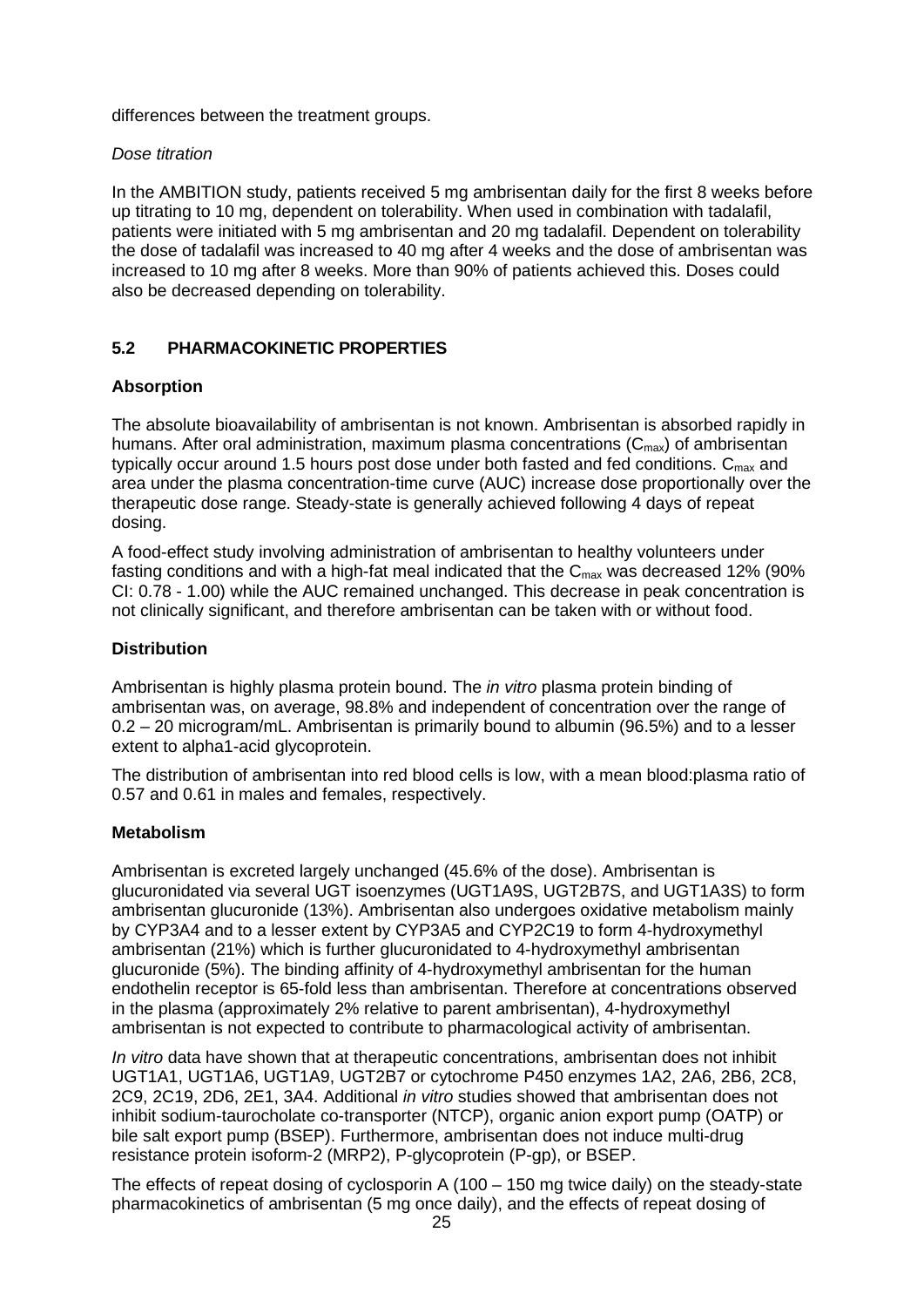ambrisentan (5 mg once daily) on the steady-state pharmacokinetics of cyclosporin A (100 – 150 mg twice daily) were studied in healthy volunteers. The  $C_{\text{max}}$  and  $AUC_{(0-r)}$  of ambrisentan increased (48% and 121%, respectively) in the presence of multiple doses of cyclosporin A. Based on these changes, the dose of ambrisentan should be limited to 5 mg once daily when co-administered with cyclosporin A (see Section 4.2 DOSE AND METHOD OF ADMINISTRATION). However, multiple doses of ambrisentan had no clinically relevant effect on cyclosporin A exposure, and no dose adjustment of cyclosporin A is warranted.

The effects of acute and repeat dosing of rifampin (600 mg once daily) on the steady-state pharmacokinetics of ambrisentan (10 mg once daily) were studied in healthy volunteers. Following initial doses of rifampin, a transient increase in ambrisentan  $AUC(0, t)$  (87% and 79% after first and second doses of rifampin, respectively) was observed. However, there was no clinically relevant effect on ambrisentan exposure by day 7, following administration of multiple doses of rifampin. No dose adjustment of ambrisentan is warranted upon concomitant administration with rifampin.

The effects of steady-state ambrisentan (10 mg once daily) on the pharmacokinetics and pharmacodynamics of a single dose warfarin (25 mg), as measured by Prothrombin Time (PT) and International Normalized Ratio (INR), were investigated in 20 healthy subjects. Ambrisentan did not have any clinically relevant effects on the pharmacokinetics or pharmacodynamics of warfarin. Similarly, co-administration with warfarin does not affect the pharmacokinetics of ambrisentan (see Section 4.5 INTERACTIONS WITH OTHER MEDICINES AND OTHER FORMS OF INTERACTIONS).

The effect of 7-day dosing of sildenafil (20 mg three times daily) on the pharmacokinetics of a single dose of ambrisentan, and the effects of 7-day dosing of ambrisentan (10 mg once daily) on the pharmacokinetics of a single dose of sildenafil were investigated in 19 healthy adults. With the exception of a 13% increase (90% CI: 99.6% - 129.1%) in sildenafil C<sub>max</sub> following co-administration with ambrisentan, there were no other changes in the pharmacokinetic parameters of sildenafil, N-desmethyl-sildenafil and ambrisentan. This slight increase in sildenafil  $C_{\text{max}}$  is not considered clinically relevant (see Section 4.5) INTERACTIONS WITH OTHER MEDICINES AND OTHER FORMS OF INTERACTIONS).

In healthy volunteers receiving tadalafil (40 mg once daily), concomitant administration of a single dose of ambrisentan (10 mg) had no clinically relevant effect on the pharmacokinetics of either ambrisentan or its metabolite, 4 hydroxymethyl ambrisentan. Similarly, the single dose pharmacokinetics of tadalafil (40 mg) were unaffected by multiple doses of ambrisentan (10 mg once daily).

The effects of 12 days dosing with ambrisentan (10 mg once daily) on the pharmacokinetics of a single dose of oral contraceptive containing norethindrone 1 mg and ethinyl estradiol 35 micrograms were studied in healthy female volunteers. The C<sub>max</sub> and AUC<sub>(0-∞)</sub> were slightly decreased for ethinyl estradiol (8% and 4%, respectively), and slightly increased for norethindrone (13% and 14%, respectively). These changes in exposure to ethinyl estradiol or norethindrone were small and are unlikely to be clinically significant.

The effects of repeat dosing of ambrisentan (10 mg) on the pharmacokinetics of single dose digoxin were studied in 15 healthy volunteers. Multiple doses of ambrisentan resulted in slight increases in digoxin  $AUC_{0-last}$  and trough concentrations, and a 29% increase in digoxin C<sub>max</sub>. The increase in digoxin exposure observed in the presence of multiple doses of ambrisentan was not considered clinically relevant, and no dose adjustment of ambrisentan would be warranted.

### **Excretion**

Ambrisentan and its metabolites are eliminated primarily in the bile following hepatic and/or extra-hepatic metabolism with approximately 66% of the oral dose excreted in the faeces, the majority of which is unchanged ambrisentan (41% of the dose). Approximately 22% of the administered dose is recovered in the urine following oral administration with 3.3% being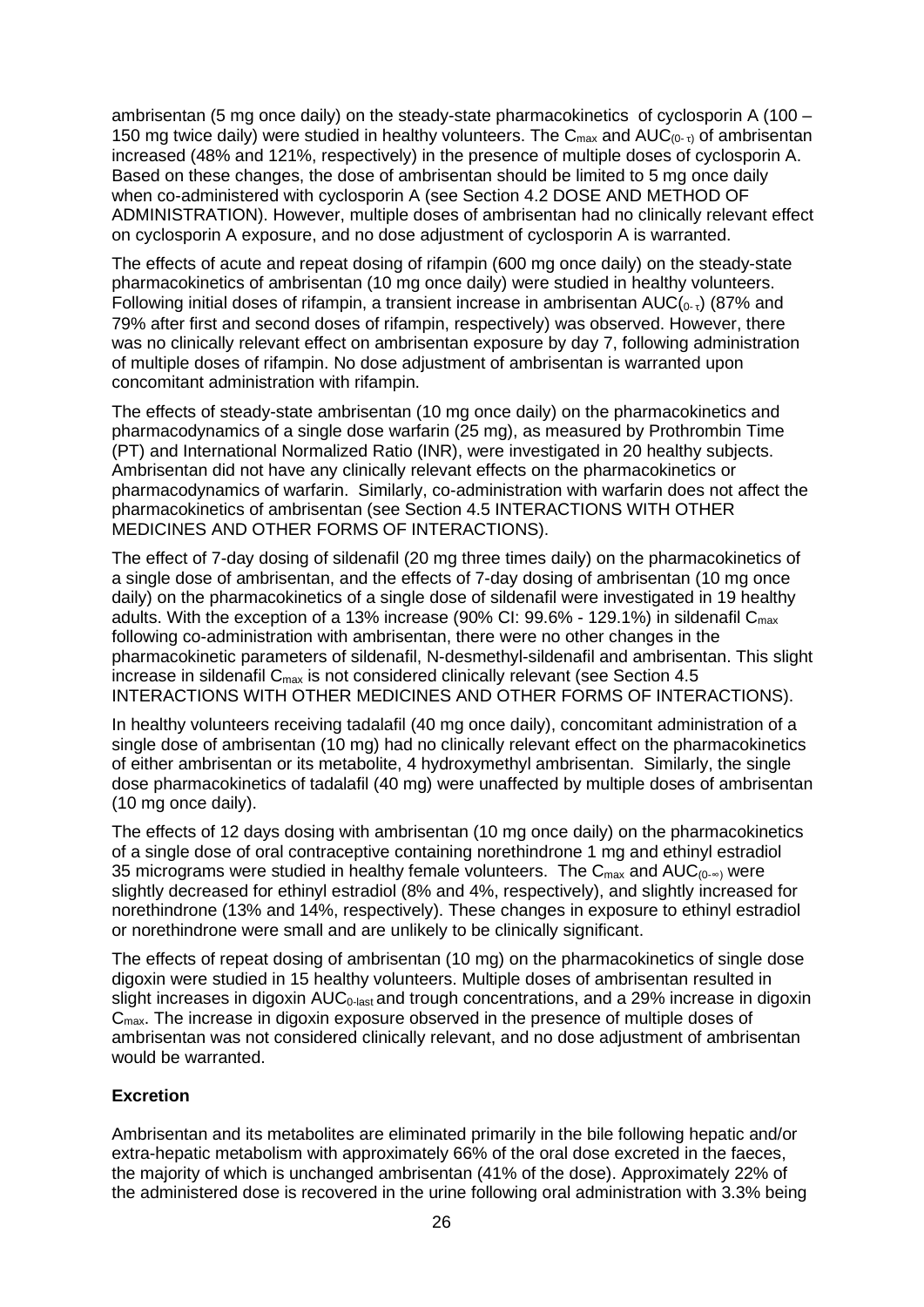unchanged ambrisentan. Plasma elimination half-life in humans ranges from 13.6 to 16.5 hours.

### **Special populations:**

### *Renal impairment*

No pharmacokinetic studies have been conducted in renally impaired patients. However, the renal excretion of ambrisentan is minimal, therefore renal impairment is unlikely to significantly increase exposure to ambrisentan. The magnitude of the decrease in oral clearance is modest (20-40%) in patients with moderate renal impairment and therefore is unlikely to be of any clinical relevance. However, caution should be used in patients with severe renal impairment.

### *Hepatic impairment*

The pharmacokinetics of ambrisentan in patients with severe hepatic impairment has not been studied. However, since the main routes of metabolism of ambrisentan are glucuronidation and oxidation with subsequent elimination in the bile, hepatic impairment would be expected to increase exposure  $(C_{\text{max}}$  and AUC) to ambrisentan, however the magnitude of this and any effect on safety and efficacy has not been evaluated. Therefore, ambrisentan is not recommended in patients with moderate hepatic impairment and is contraindicated in patients with severe hepatic impairment or with clinically significant elevated hepatic transaminases (see Sections 4.3 CONTRAINDICATIONS, 4.4 SPECIAL WARNINGS AND PRECAUTIONS FOR USE and 4.2 DOSE AND METHOD OF ADMINISTRATION).

### **5.3 PRECLINICAL SAFETY DATA**

In juvenile rats administered ambrisentan orally once daily during postnatal day 7 to 26, 36, or 62, a decrease in brain weight (-3% to -8%) with no morphologic or neurobehavioral changes occurred after breathing sounds, apnoea and hypoxia were observed, at exposures approximately 1.8 to 7.0 times human paediatric exposures at 10 mg (age 9 to 15 years), based on AUC. The clinical relevance of this finding to the paediatric population is not fully understood; however, the hypoxia was associated with a mechanically induced apnoea, which may be considered a potential risk for young children (0 to 3 years) since the human oropharynx repositions with age. The safety and efficacy of VOLIBRIS have not been established in patients less than 18 years of age, and therefore its use in this age group is not recommended.

### **Genotoxicity**

The genotoxicity of ambrisentan was assessed in a comprehensive battery of *in vitro* and *in vivo* studies. Ambrisentan was clastogenic when tested at high concentrations in mammalian cells *in vitro*. No evidence for genotoxic effects of ambrisentan was seen in bacteria or in two *in vivo* rodent studies.

### **Carcinogenicity**

There was no evidence of carcinogenic potential in 2 year oral studies in mice and rats treated with ambrisentan at low relative exposures (*ca*. 5 or less based on AUC). There was a small increase in mammary fibroadenomas, a benign tumor, in male rats at the highest dose only.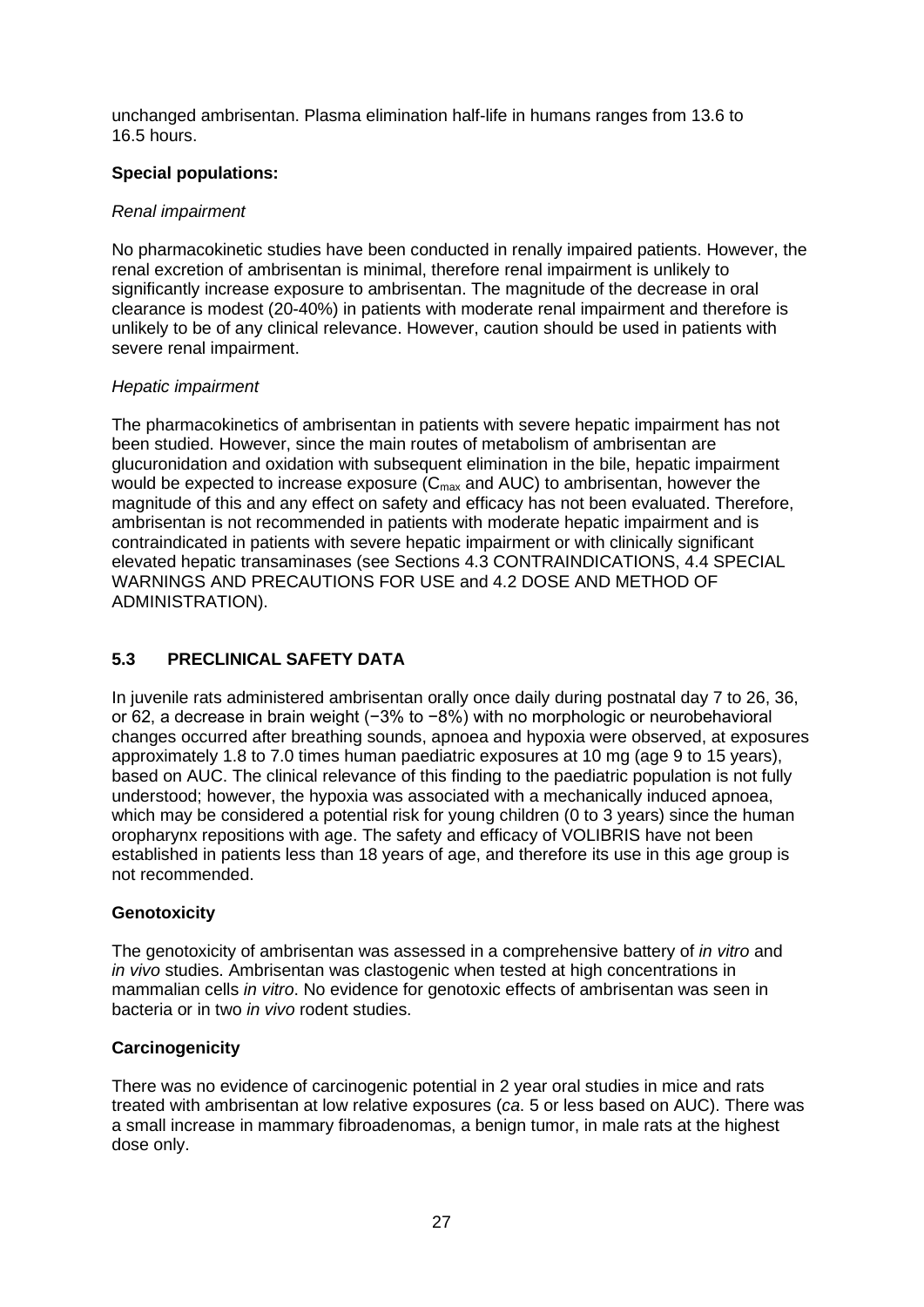# **6 PHARMACEUTICAL PARTICULARS**

## **6.1 LIST OF EXCIPIENTS**

Refer to Section 2 QUALITATIVE AND QUANTITATIVE COMPOSITION.

## **6.2 INCOMPATIBILITIES**

Incompatibilities were either not assessed or not identified as part of the registration of this medicine.

## **6.3 SHELF LIFE**

In Australia, information on the shelf life can be found on the public summary of the Australia Register of Therapeutic Goods (ARTG). The expiry date can be found on the packaging.

## **6.4 SPECIAL PRECAUTIONS FOR STORAGE**

Store below 30°C.

## **6.5 NATURE AND CONTENTS OF CONTAINER**

VOLIBRIS (ambrisentan) is supplied as film-coated tablets in blister packs of 10 or 30.

## **6.6 SPECIAL PRECAUTIONS FOR DISPOSAL**

In Australia, any unused medicine or waste material should be disposed of by taking to your local pharmacy.

## **6.7 PHYSICOCHEMICAL PROPERTIES**

VOLIBRIS film-coated tablets contain ambrisentan which is a non-sulfonamide, propanoic acid-class, endothelin receptor antagonist (ERA) that is selective for the endothelin type A  $(ET_A)$  receptor. The chemical name (IUPAC) for ambrisentan is  $(S)-2-(4,6-dimethylpyrimidin-$ 2-yloxy)-3-methoxy-3,3-diphenylpropionic acid.

Ambrisentan is a white to off-white crystalline substance, and its solubility in water is 0.06 mg/mL (practically insoluble) and in 0.1N NaOH is >100 mg/mL at 25 °C.

Molecular formula: C<sub>22</sub>H<sub>22</sub>N<sub>2</sub>O<sub>4</sub>

Molecular weight: 378.42